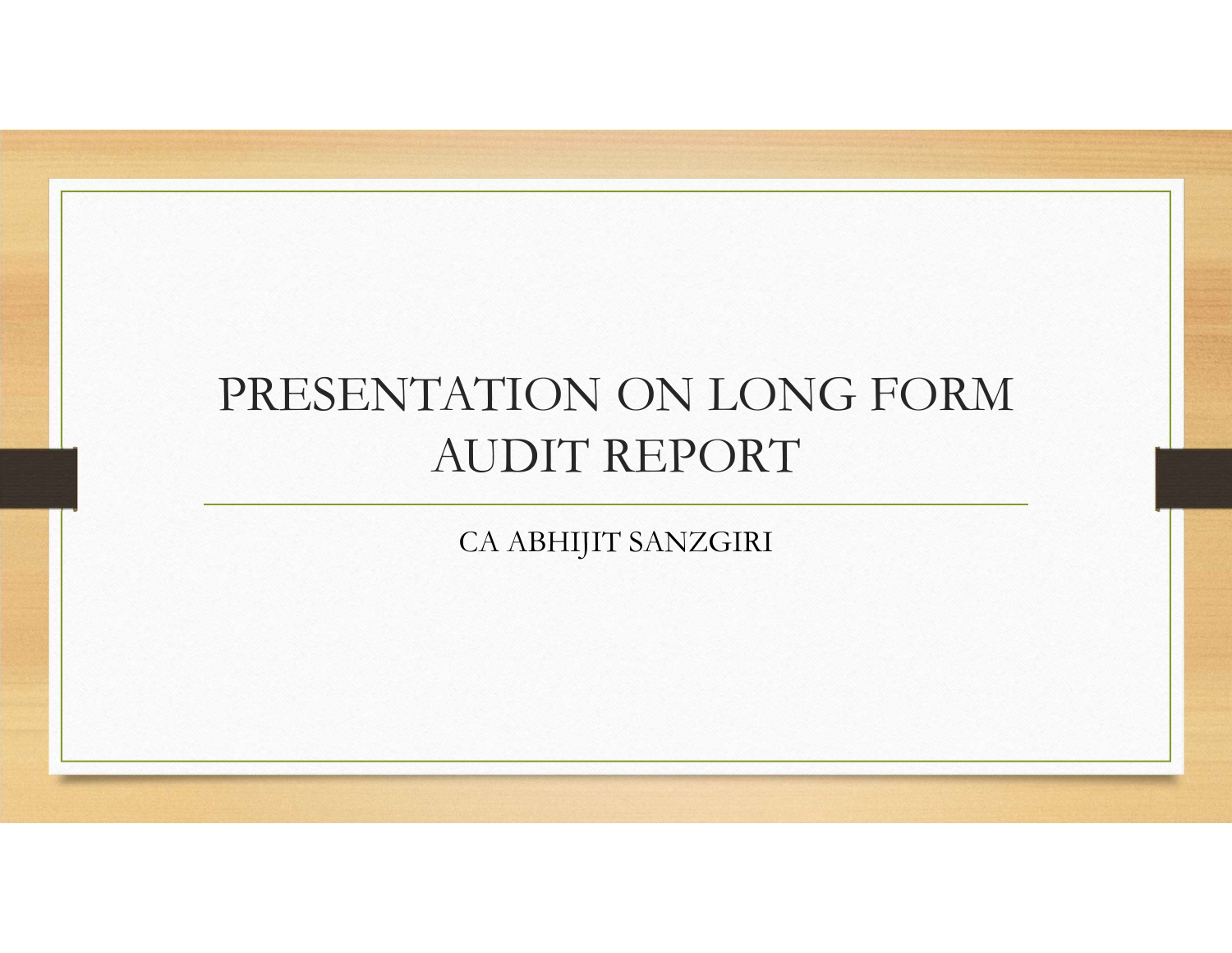## Introduction

- 
- Long form Audit Report (LFAR) is a requirement of RBI from an Auditor.<br>
V Long form Audit Report (LFAR) is a requirement of RBI from an Auditor.<br>
V LFAR includes questionnaires for specialized branches Introduction<br>
V Long form Audit Report (LFAR) is a requirement of RBI from an Auditor.<br>
V It was devised by RBI in 1985 and has been revised in 1992-93, 2003 and 2020.<br>
V LEAR includes questionnaires for specialized branch Introduction<br>
V Long form Audit Report (LFAR) is a requirement of RBI from an Auditor.<br>
V It was devised by RBI in 1985 and has been revised in 1992-93, 2003 and 2020.<br>
V LFAR includes questionnaires for specialized branch Introduction<br>
Long form Audit Report (LFAR) is a requirement of RBI from an Auditor.<br>
It was devised by RBI in 1985 and has been revised in 1992-93, 2003 and 2020.<br>
LFAR includes questionnaires for specialized branches –<br> Introduction<br>
Long form Audit Report (LFAR) is a requirement of RBI from an Auditor.<br>
It was devised by RBI in 1985 and has been revised in 1992-93, 2003 and 2020.<br>
LFAR includes questionnaires for specialized branches –<br> Introduction<br>
For a hadit Report (I.FAR) is a requirement of RBI from an Auditor.<br>
It was devised by RBI in 1985 and has been revised in 1992-93, 2003 and 2020.<br>
LFAR includes questionnaires for specialized branches –<br>
For For branches dealing in recovery of NPA.<br>
The branches devised by RBI in 1985 and has been revised in 1992-93, 2003 and 2020.<br>
LFAR includes questionnaires for specialized branches –<br>
• For branches dealing in foreign exch
- -
	-
	-
	-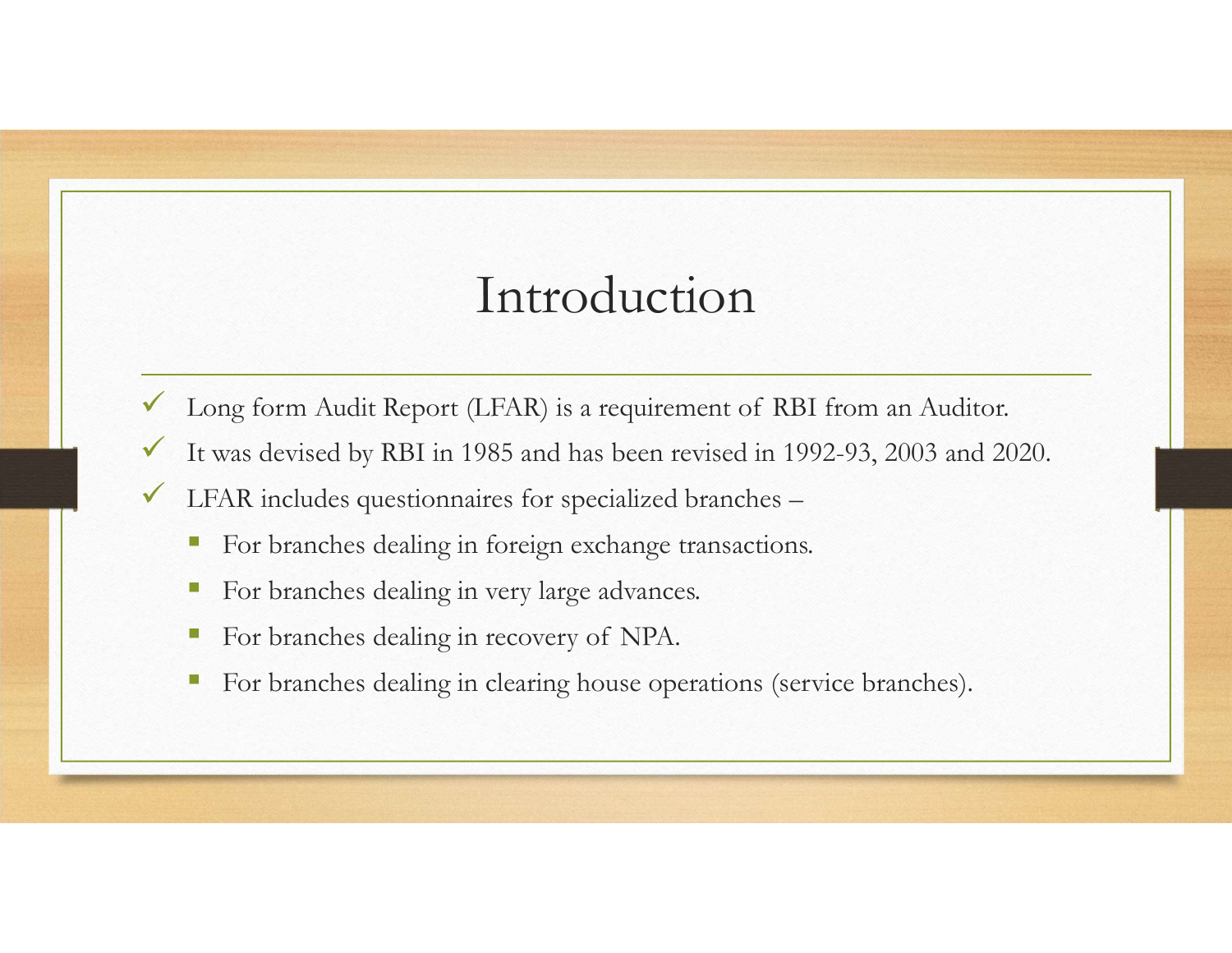## Objectives of LFAR<br>
a advances but also on operational areas in the Branch.

- Objectives of LFAR<br>
Focus not only on advances but also on operational areas in the Branch.<br>
V Covers operational Risk extensively.<br>
A tool for early warning signals.
- Covers operational Risk extensively.
- $\checkmark$  A tool for early warning signals.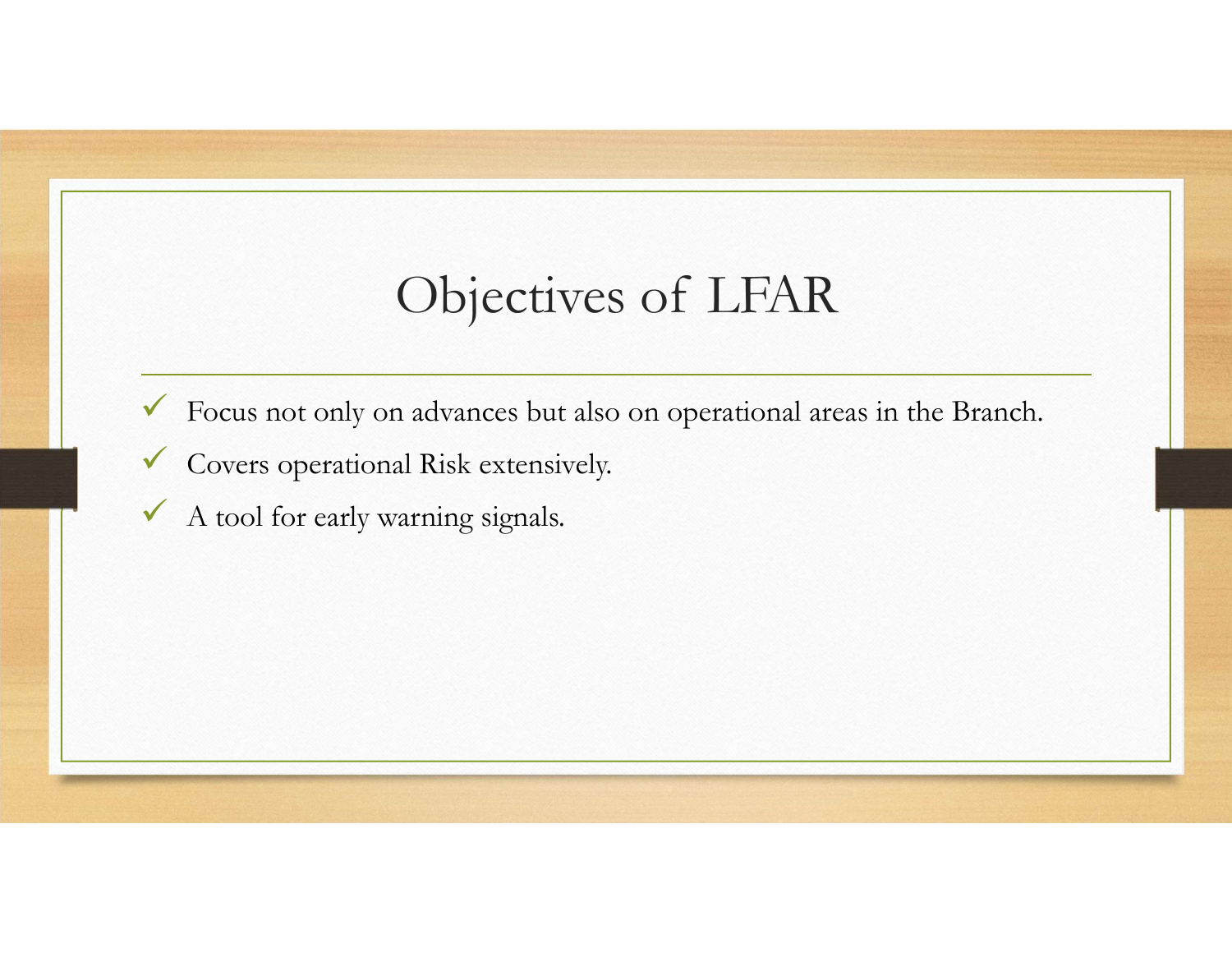## I. Assets

- Cash (4 Clauses)
- examples and Converage<br>
 Cash (4 Clauses)<br>
 Balance with Reserve bank of India, State Bank of India and Other Banks<br>
 Money at Call and Short Notice<br>
 Investments
- Money at Call and Short Notice
- Investments
- Advances
- Other Assets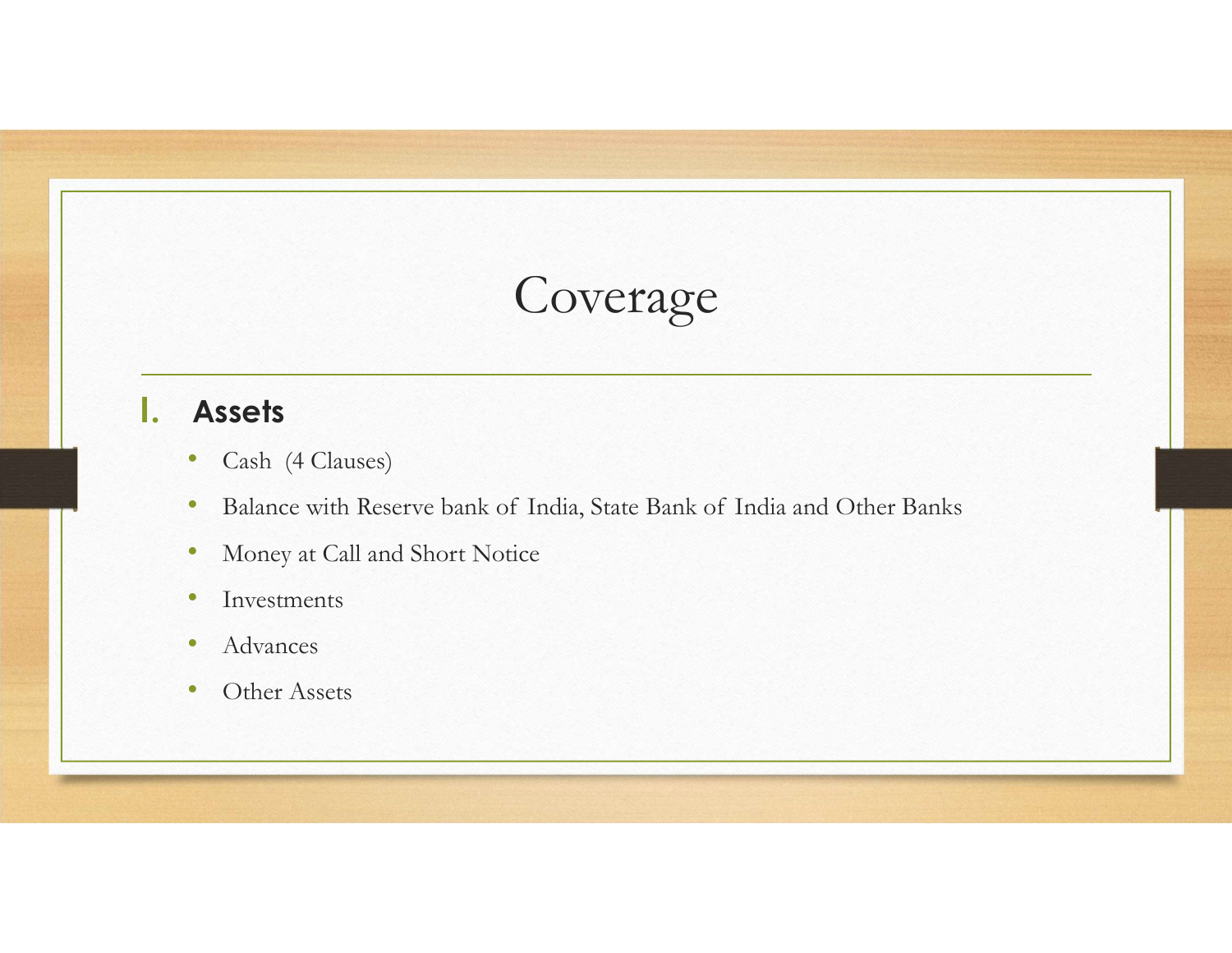## II. Liabilities

- Deposits
- Other Liabilities
- Contingent Liabilities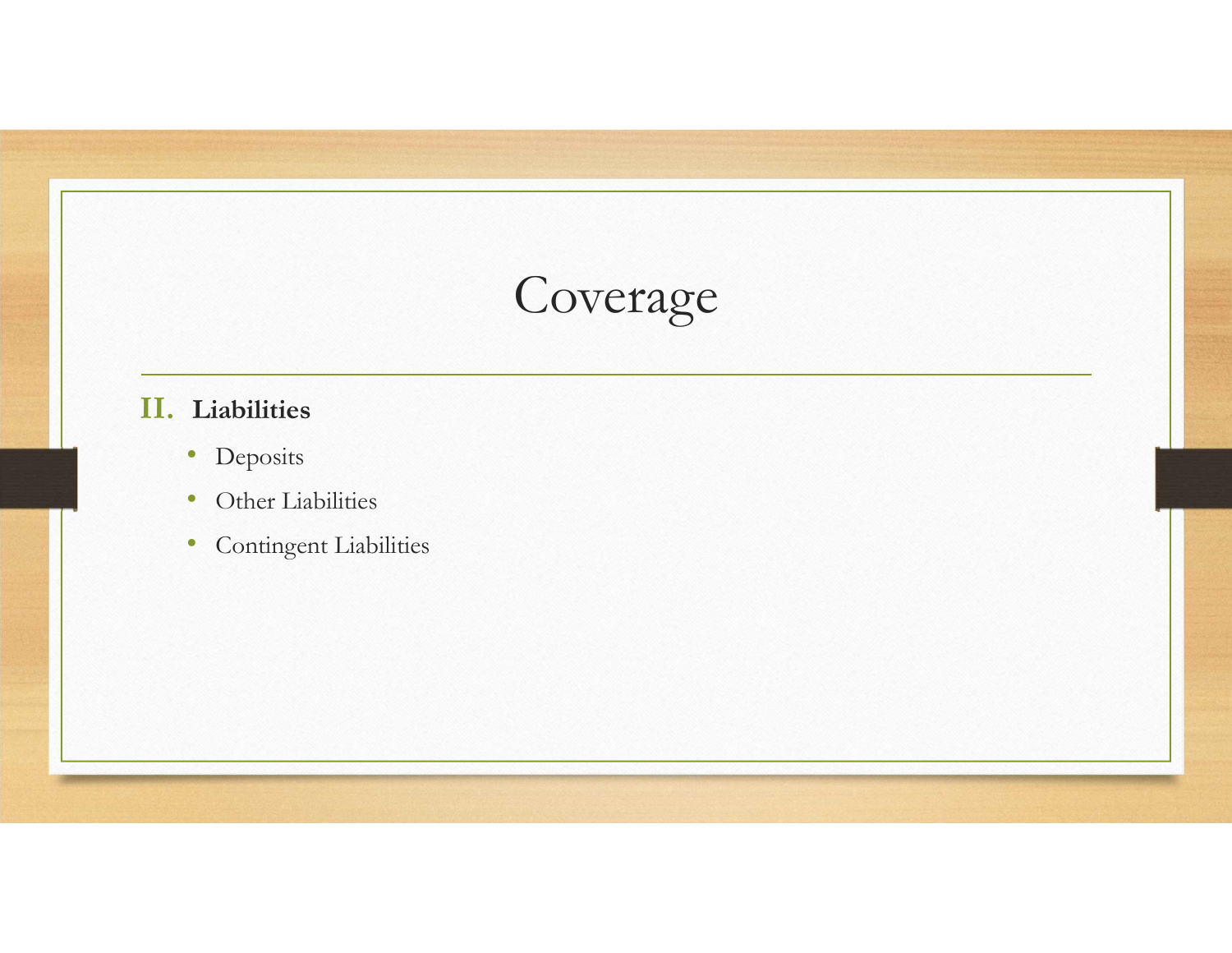## III. Profit & Loss Account

- Interest Income/ Bill Discounting Income
- IRAC Norms
- Interest on Deposits
- Interest on Overdue / Matured Deposits
- Analytical Procedures for Income & Expenses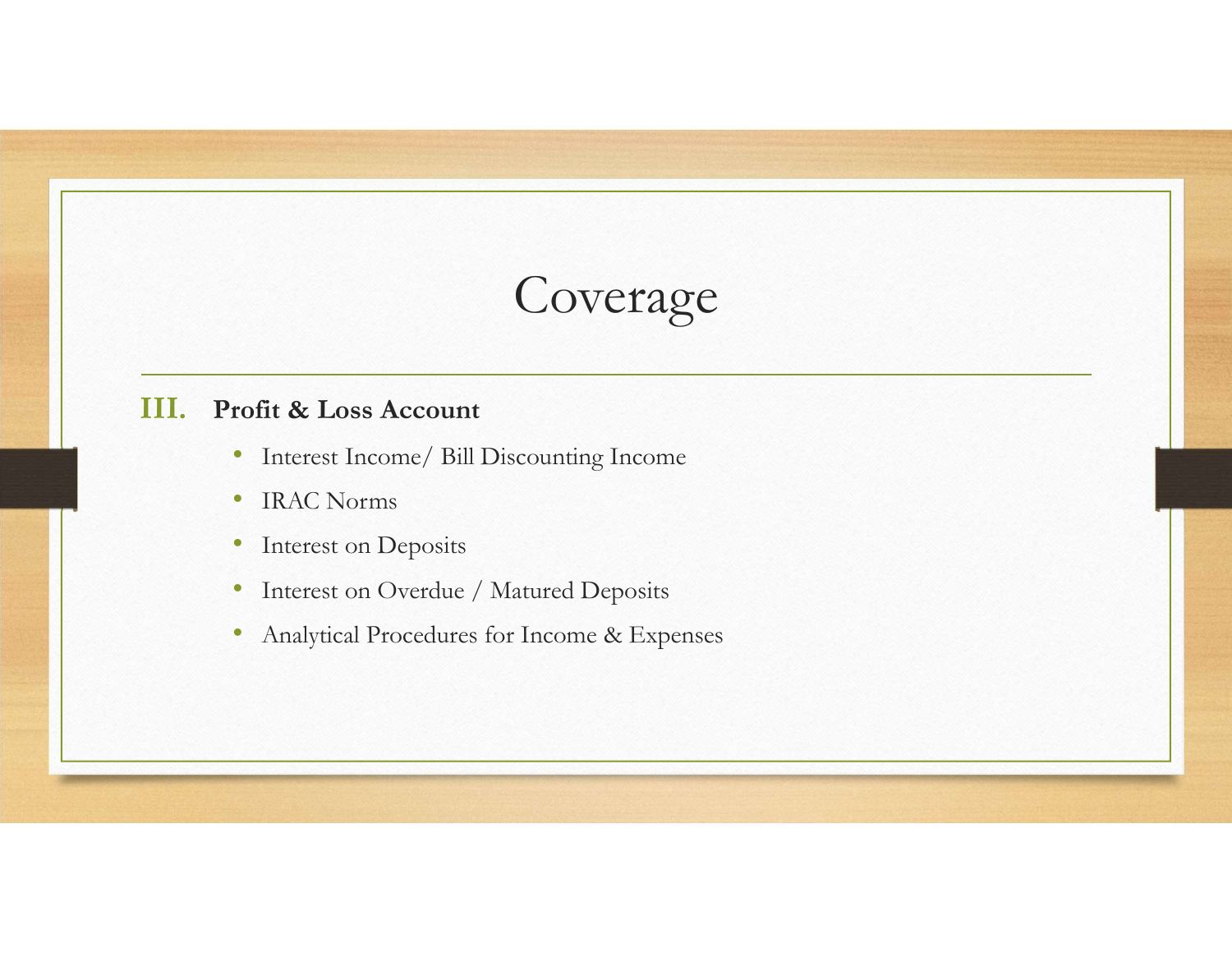## IV. General

- Books & Records
- COVETAGE<br>
COVETAGE<br>
 Books & Records<br>
 Reconciliation of Controls & Subsidiary Records<br>
 Inter Branch Accounts<br>
 Audit / Inspection<br>
 Frauds COVETAGE<br>
• Books & Records<br>
• Reconciliation of Controls & Subsidiary Records<br>
• Inter Branch Accounts<br>
• Audit / Inspection<br>
• Frauds<br>
• Implementation of KYC/ AML Guidelines<br>
• Management Information System<br>
• IT System
- Inter Branch Accounts
- Audit / Inspection
- Frauds
- 
- Management Information System
- IT System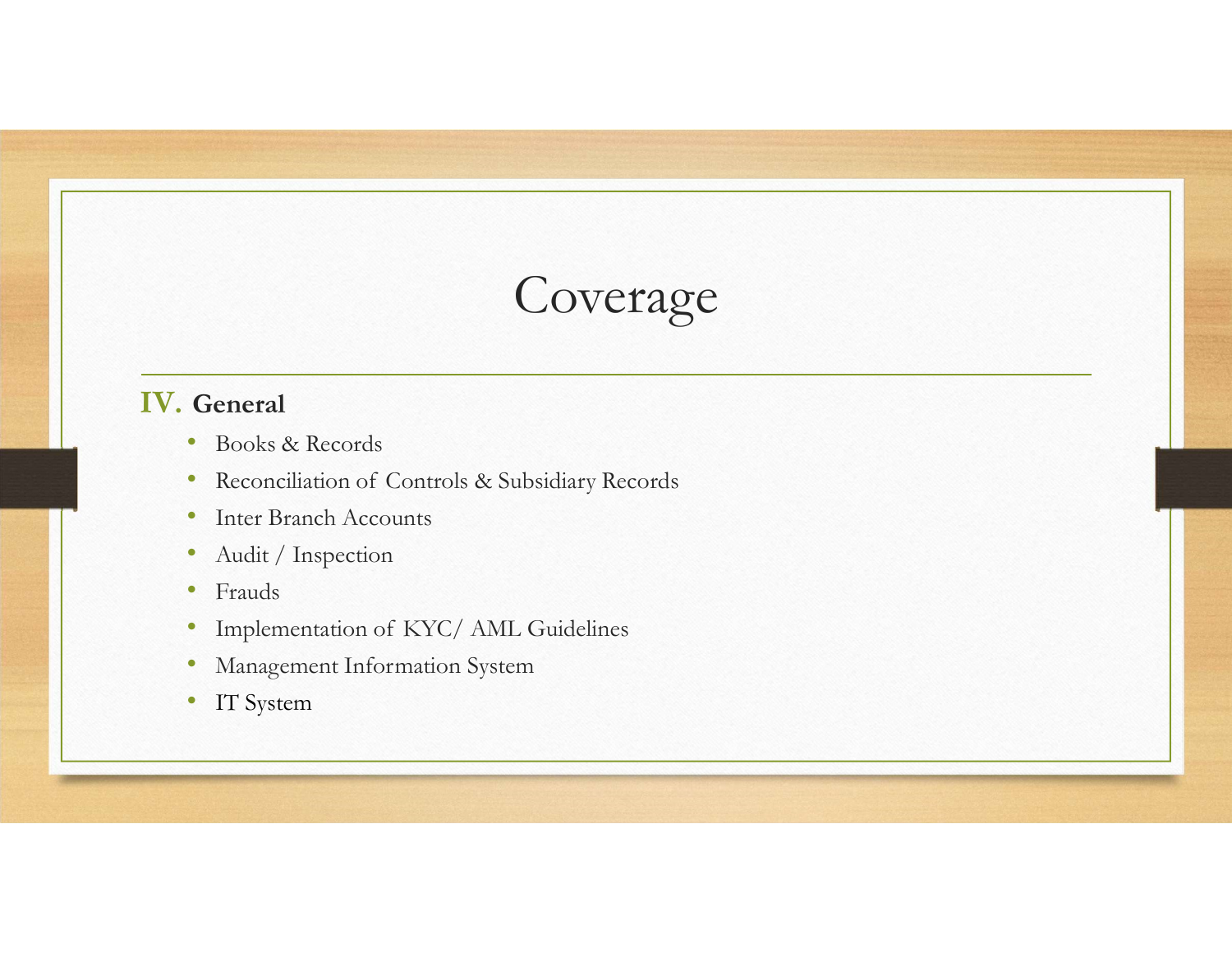## Cash & Bank Balance • Report of Excess Cash holding and its reporting to Controlling Authority<br>• Report of Excess Cash holding and its reporting to Controlling Authority<br>• Adequacy of Cash Insurance w.r.t. Cash in hand & Cash in Transit<br>• Rep Cash & Bank Balance<br>• Report of Excess Cash holding and its reporting to Controlling Authority<br>• Adequacy of Cash Insurance w.r.t. Cash in hand & Cash in Transit<br>• Report on mismatch in Key movement vis- à-vis leave record

- 
- 
- 
- 
- Cash & Bank Balance<br>• Report of Excess Cash holding and its reporting to Controlling Authority<br>• Adequacy of Cash Insurance w.r.t. Cash in hand & Cash in Transit<br>• Report on mismatch in Key movement vis- à-vis leave record Cash & Bank Balance<br>• Report of Excess Cash holding and its reporting to Controlling Authority<br>• Adequacy of Cash Insurance w.r.t. Cash in hand & Cash in Transit<br>• Report on mismatch in Key movement vis- à-vis leave record • Report of Excess Cash holding and its reporting to Controlling Authority<br>• Adequacy of Cash Insurance w.r.t. Cash in hand & Cash in Transit<br>• Report on mismatch in Key movement vis- à-vis leave records<br>• Cash balance as Cash & Bank Balance<br>Report of Excess Cash holding and its reporting to Controlling Authority<br>Adequacy of Cash Insurance w.r.t. Cash in hand & Cash in Transit<br>Report on mismatch in Key movement vis- à-vis leave records<br>Cash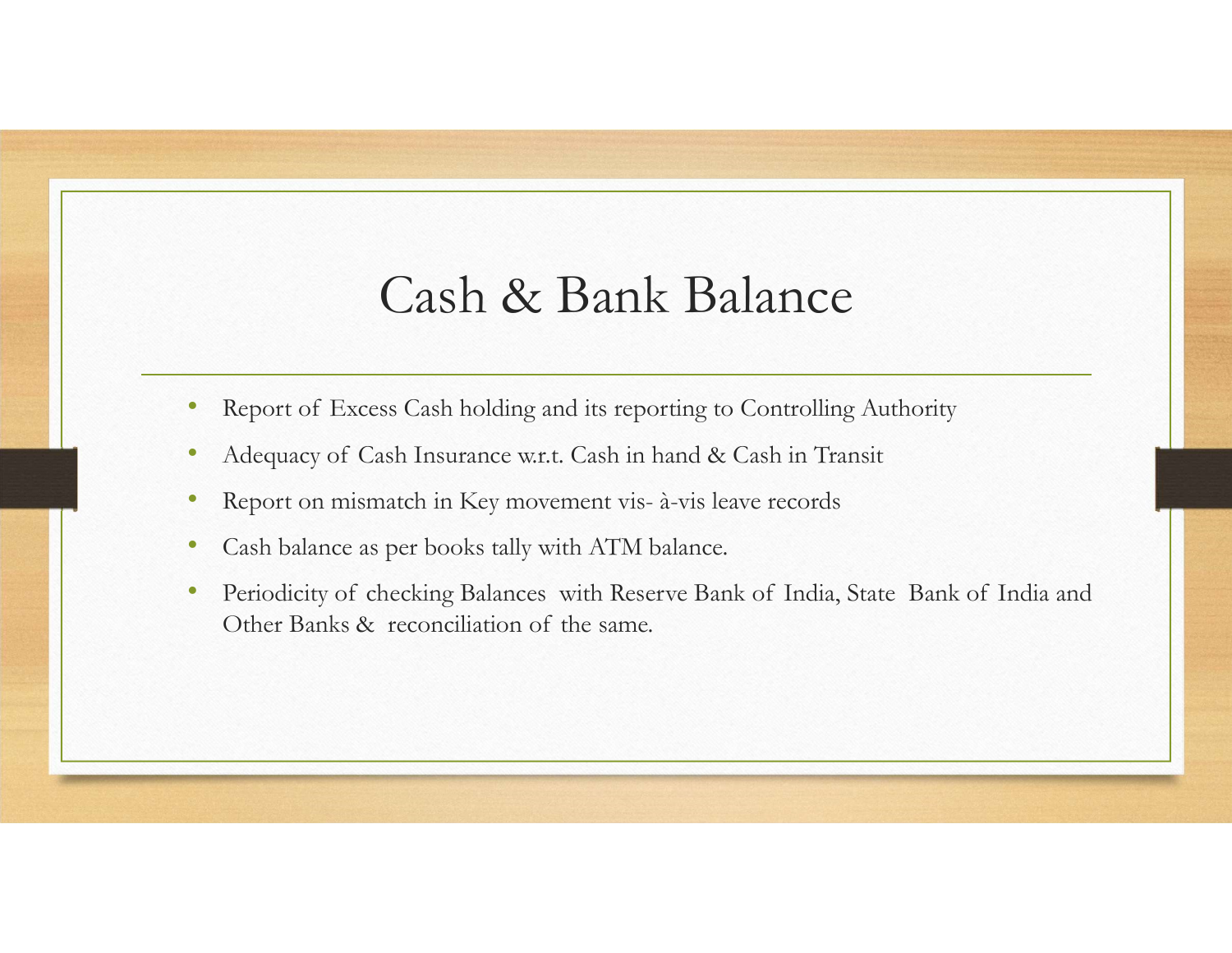## Investments

AS1

- Investments<br>
a) Physical verification of investments.<br>
b) Valuation of investments is as per RBI or as per guidelines of the r<br>
country whichever are more stringent? **b**) Physical verification of investments.<br> **b**) Valuation of investments is as per RBI or as per guidelines of the respective country whichever are more stringent?<br> **c**) dctails of matured or overduc investments which hav Investments<br>
Physical verification of investments.<br>
Valuation of investments is as per RBI or as per guidelines of the respec<br>
country whichever are more stringent?<br>
details of matured or overdue investments which have not Investments<br>Physical verification of investments.<br>Valuation of investments is as per RBI or as per guidelines of<br>country whichever are more stringent?<br>details of matured or overdue investments which have not been<br>/ or has
- **c**) Physical verification of investments.<br> **c**) Dyaluation of investments is as per RBI or as per guidelines of the respective country whichever are more stringent?<br> **c**) details of matured or overdue investments which ha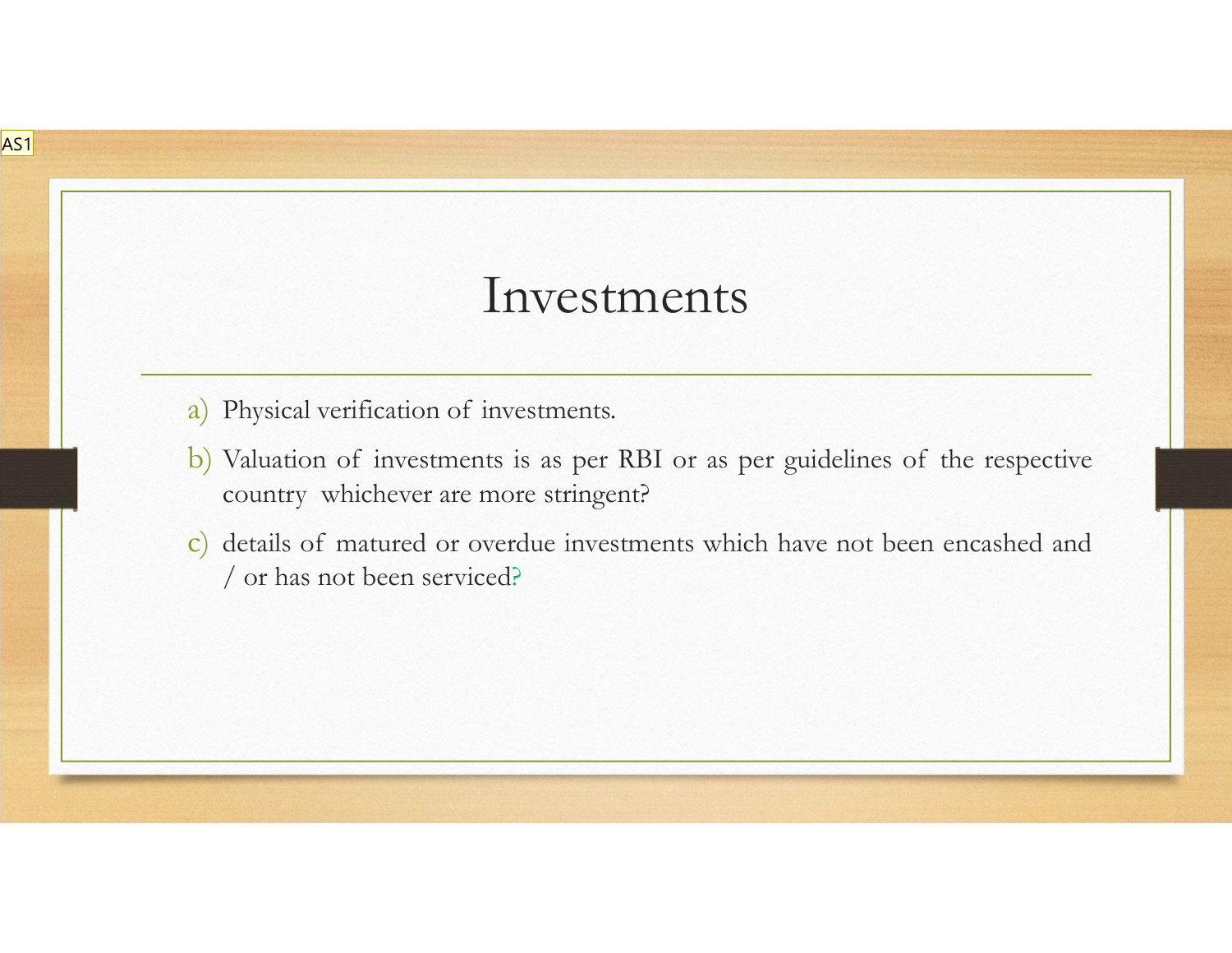## Slide 9

AS1 AP Sanzgiri, 28-02-2022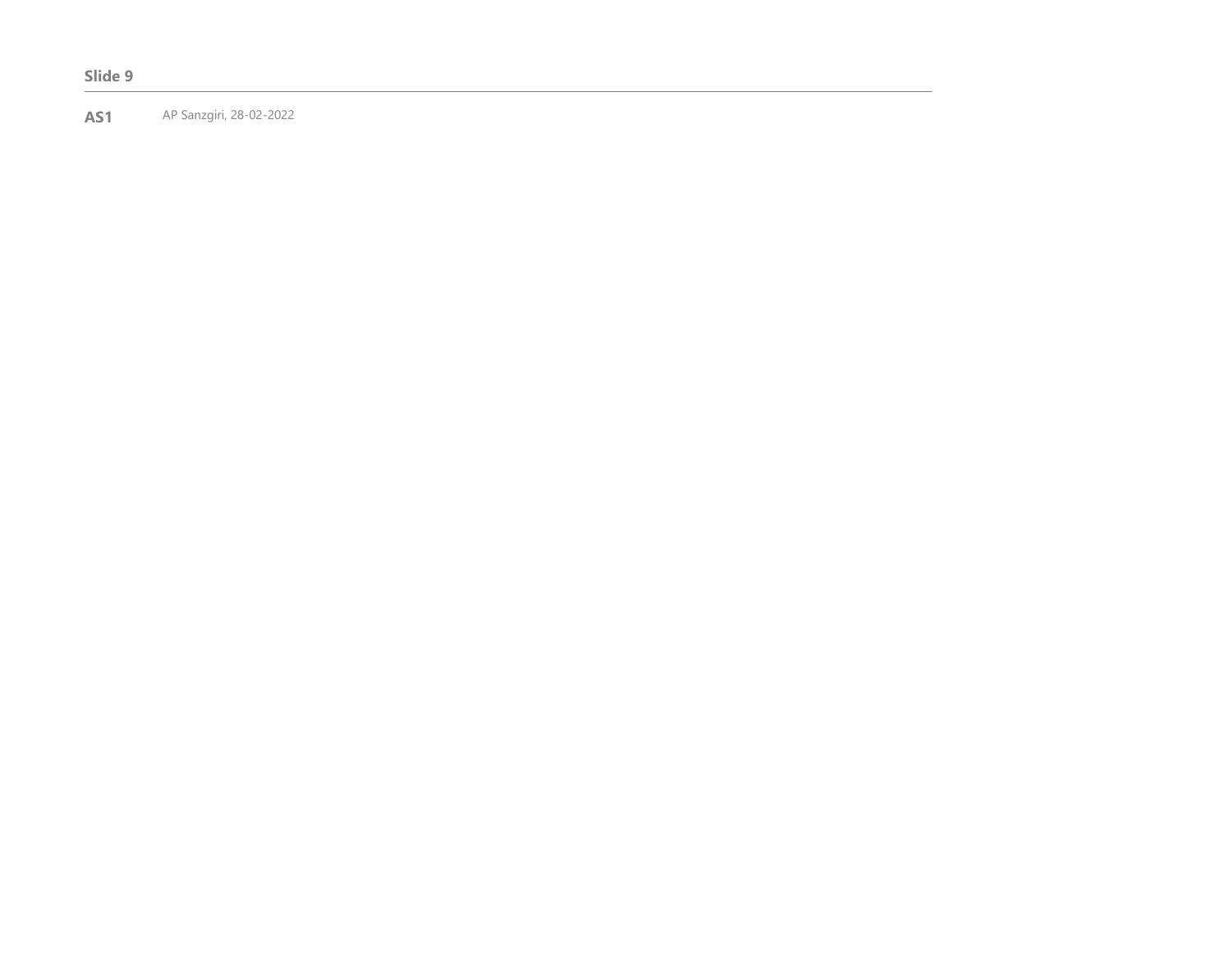## Advances

- Advances<br>• Large Advances-Outstanding amount is in excess of 10% of outstanding<br>• aggregate balance of fund based and non-fund based advances of the Bank or<br>• The transaction audit/account specific details to be seen and c Advances<br>
Large Advances-Outstanding amount is in excess of 10% of outstanding<br>
aggregate balance of fund based and non-fund based advances of the Bank or<br>
Rs.10 crores, whichever is less<br>
The transaction audit/account spe Advances<br>Large Advances-Outstanding amount is in excess of 10% of outst<br>aggregate balance of fund based and non-fund based advances of the B<br>Rs.10 crores, whichever is less<br>The transaction audit/account specific details to Advances<br>• Large Advances-Outstanding amount is in excess of 10% of outstanding<br>• aggregate balance of fund based and non-fund based advances of the Bank or<br>• The transaction audit/account specific details to be seen and c
-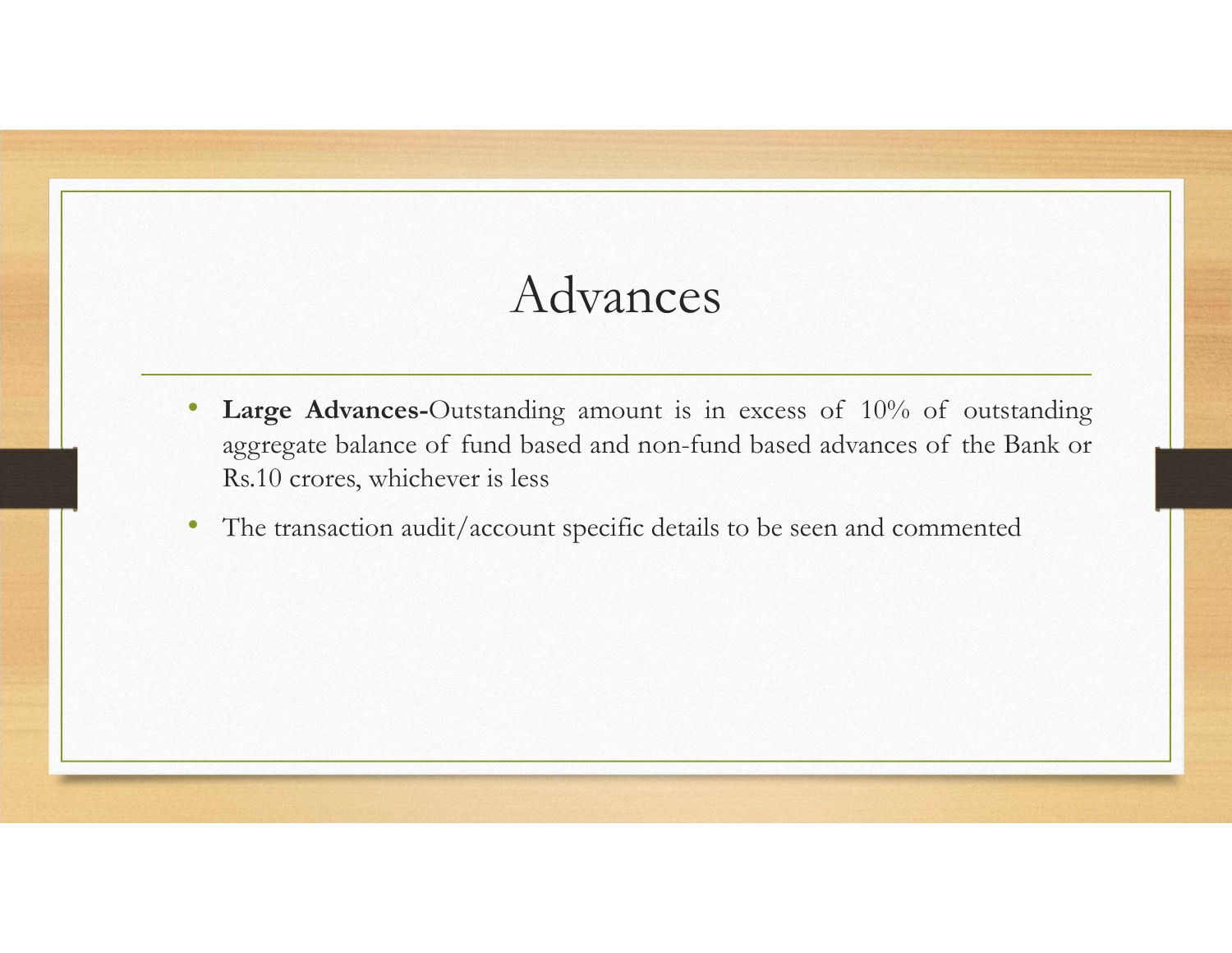## Advances( FB & NFB) Advances (FB & N)<br>• Credit Policy<br>• Credit Appraisal<br>• Sanctioning & Disbursement<br>• Documentation • Credit Policy<br>• Credit Appraisal<br>• Sanctioning & Disbursement<br>• Documentation<br>• Review & Monitoring<br>• LC's devolved & Bank Guarantees Invoked Advances (FB & NF<br>
• Credit Policy<br>
• Credit Appraisal<br>
• Sanctioning & Disbursement<br>
• Documentation<br>
• Review & Monitoring<br>
• LC's devolved & Bank Guarantees Invoked<br>
• List of instances where interchangeability between

- 
- 
- 
- 
- 
- 
- 
- Advances (FB & NFB)<br>• Credit Policy<br>• Credit Appraisal<br>• Sanctioning & Disbursement<br>• Documentation<br>• Review & Monitoring<br>• LC's devolved & Bank Guarantees Invoked<br>• LG's devolved & Bank Guarantees Invoked, paid & not adju Advances (FB & NFB)<br>• Credit Policy<br>• Credit Appraisal<br>• Sanctioning & Disbursement<br>• Documentation<br>• LC's devolved & Bank Guarantees Invoked<br>• LC's devolved & Bank Guarantees Invoked, paid & not adjusted<br>• List of instanc • Credit Poley<br>• Credit Appnisal<br>• Sanctioning & Disbursement<br>• Decumentation<br>• Review & Monitoring<br>• LC's devolved & Bank Guarantees Invoked<br>• LC's devolved & Bank Guarantees Invoked, paid & not adjusted<br>• List of instanc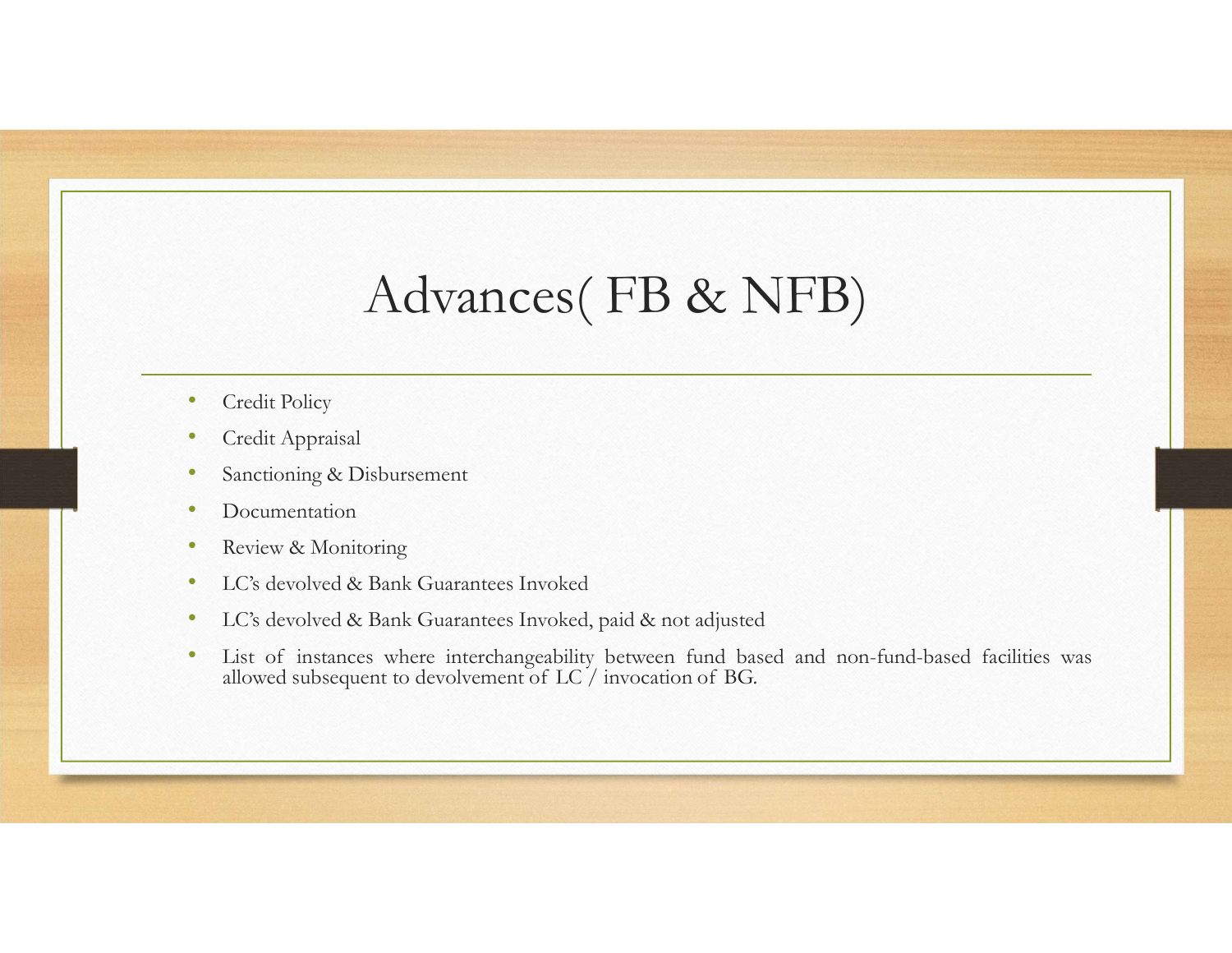## Other Assets

- Suspense Account/Sundry Assets-<br>• Suspense Account/Sundry Assets-<br>• Details of outstanding entries in suspense account in excess of 90 days alo<br>• the reasons for delay in adjusting the entries may be provided. If not re Other Assets<br>
suspense Account/Sundry Assets-<br>
→ Details of outstanding entries in suspense account in excess of 90 days along with<br>
the reasons for delay in adjusting the entries may be provided. If not recoverable<br>
→ Ar Other Assets<br>
ense Account/Sundry Assets-<br>
Details of outstanding entries in suspense account in excess of 90 days along with<br>
the reasons for delay in adjusting the entries may be provided. If not recoverable<br>
whether pro Other Assets<br>where Account/Sundry Assets-<br>Details of outstanding entries in suspense account in excess of 90 days along with<br>the reasons for delay in adjusting the entries may be provided. If not recoverable<br>whether provis Are there are any intangible items under this head e.g. losses not provided / pending<br>
any integration is integrated and a suppose account in excess of 90 days along with<br>
the reasons for delay in adjusting the entries ma
	- investigation?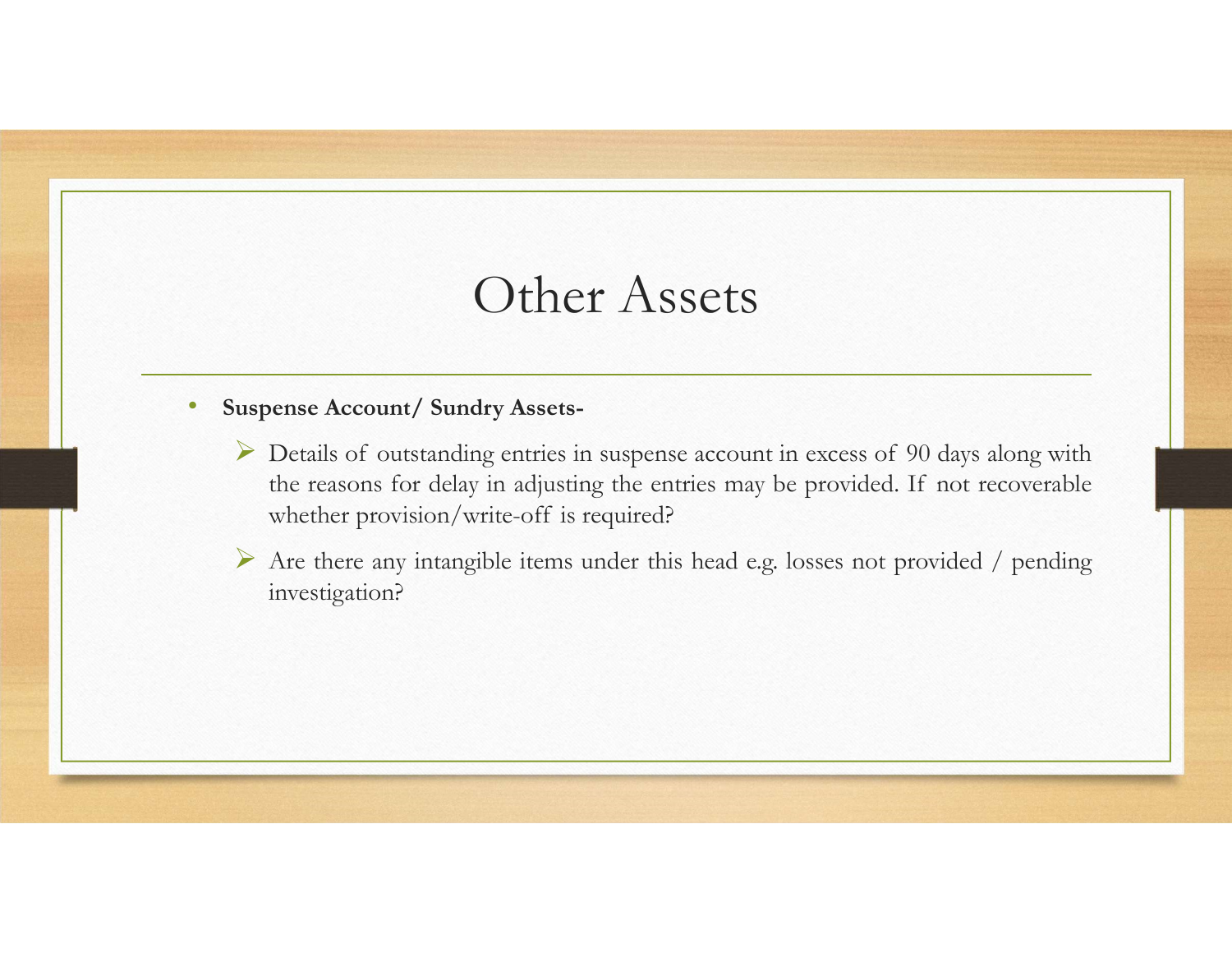## Deposits

- 
- Identification of dormant/inoperative accounts and internal controls with regard to operations in such accounts?<br>• After the balance sheet date and till the date of audit, whether there have been any unusual large moveme **Deposits**<br> **Deposits**<br>
Identification of dormant/inoperative accounts and internal contro<br>
operations in such accounts?<br>
After the balance sheet date and till the date of audit, whether the<br>
unusual large movements (wheth • Mentification of dormant/inoperative accounts and internal controls with regard to operations in such accounts?<br>• After the balance sheet date and till the date of audit, whether there have been any unusual large movemen **Deposits**<br>
Undentification of dormant/inoperative accounts and internal controls with regard to<br>
operations in such accounts?<br>
After the balance sheet date and till the date of audit, whether there have been any<br>
unusual **Example 18 Accounts:**<br> **CONSTREND ACCONSTREND ACCOUNTS ACCOUNT:**<br>
After the balance sheet date and till the date of audit, whether there have been any<br>
any unsual large movements (whether increase or decrease) in the aggr Deposits<br>
Identification of dormant/inoperative accounts and internal<br>
operations in such accounts?<br>
After the balance sheet date and till the date of audit, whet<br>
unusual large movements (whether increase or decrease) in **•** Identification of dormant/inoperative accounts and internal controls with regard to operations in such accounts?<br>• After the balance sheet date and till the date of audit, whether there have been any unusual large move **Example 19 For Constant Conducts**<br>
• Identification of dormant/inoperative accounts and internal controls with regard to<br>
• After the balance sheet dat and till the date of audit, whether there have been any<br>
• unusual la
- 
- accounts?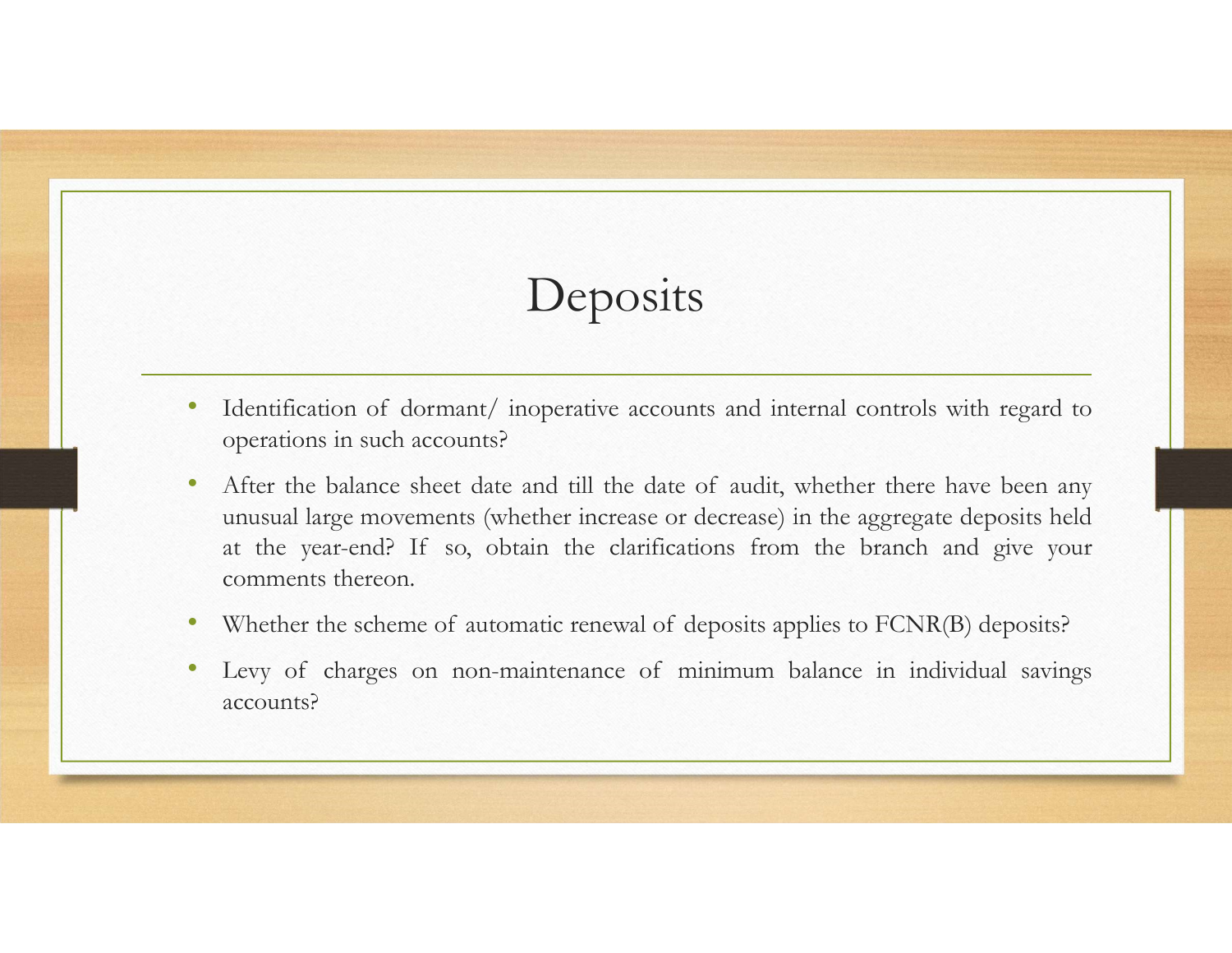## Other Liabilities • Other Liabilities<br>• Nature of item outstanding for more than 1 year (Revenue / Capital)<br>• Adjustment if any required to revenue/ capita<br>• Exceptional Transaction reported Other Liabilities<br>
• Nature of item outstanding for more than 1 year (Revenue / Capi<br>
• Adjustment if any required to revenue/ capita<br>
• Exceptional Transaction reported

- Sundry Deposit / Bills Payable
	-
	-
	- Exceptional Transaction reported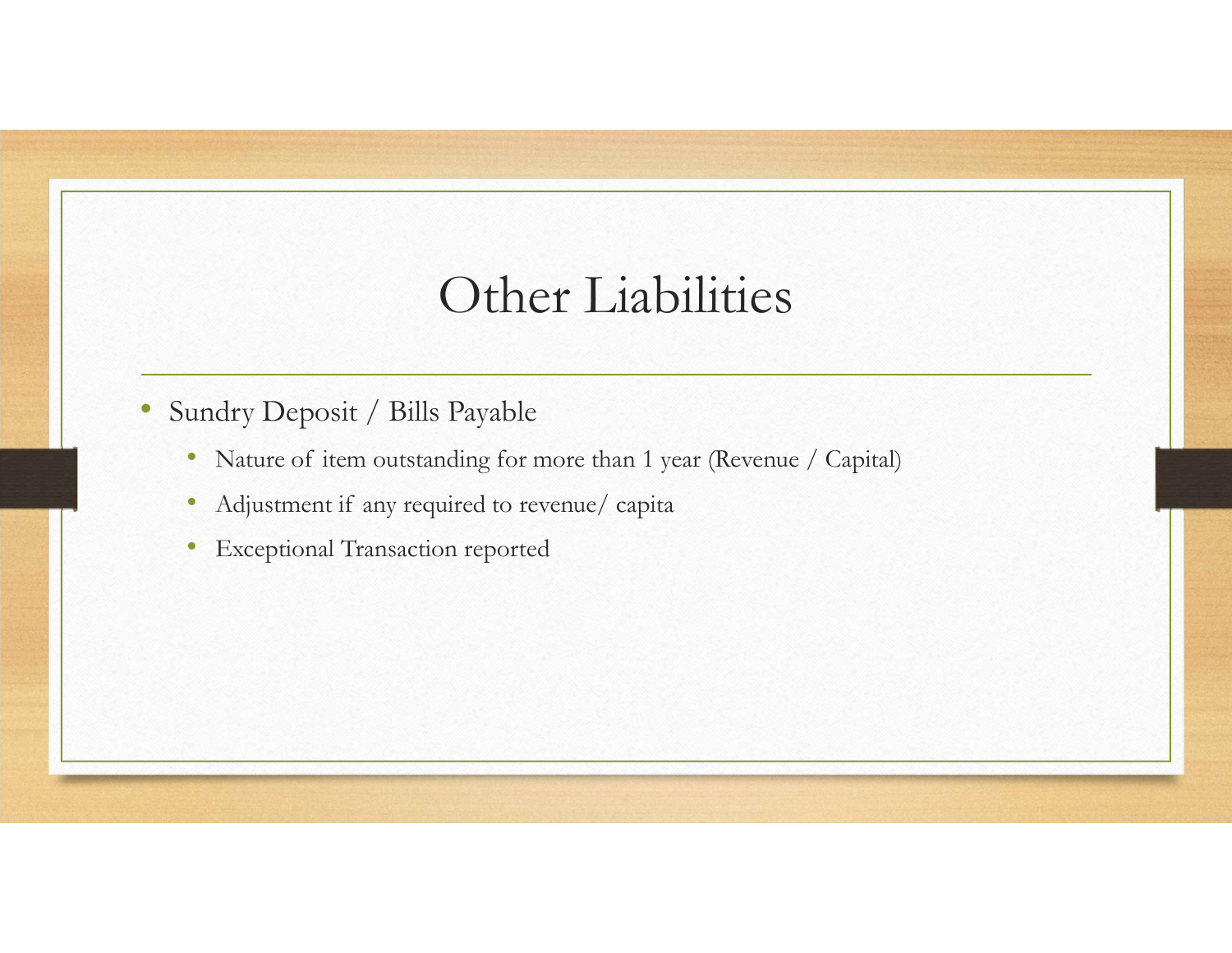## Contingent Liability • Contingent Liability<br>• Contingent Liability or Liability testing as per AS 29<br>• Provision against these contingent liabilities Contingent Liability<br>• Contingent Liability or Liability testing as per AS 29<br>• Provision against these contingent liabilities

- 
-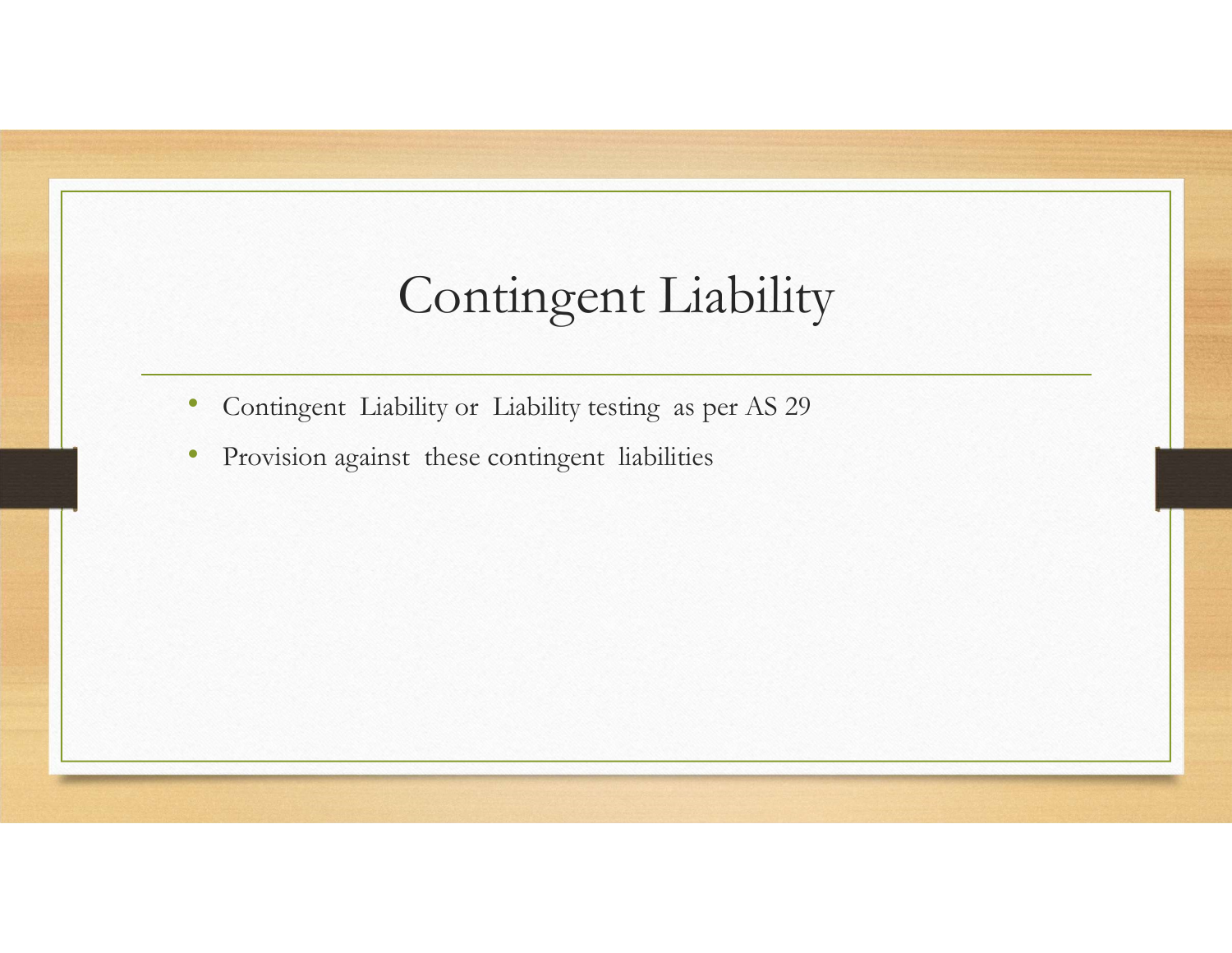## Profit & Loss Account

- Divergent trends in major items of income and expenditure, in comparison with<br>• Divergent trends in major items of income and expenditure, in comparison with<br>• Provision on NPA and Interest on the same<br>• System of estima Profit & Loss Account<br>Divergent trends in major items of income and expendiure, in comparison with<br>corresponding previous year and responses for the same by the bank<br>Eystem of estimating and providing interest accrued on o
- 
- Profit & Loss Account<br>• Divergent trends in major items of income and expenditure, in comparison with<br>• corresponding previous year and responses for the same by the bank<br>• Provision on NPA and Interest on the same<br>• Syste • Divergent trends in major items of income and expenditure, in comparison with<br>• Divergent trends in major items of income and expenditure, in comparison with<br>• Provision on NPA and Interest on the same<br>• System of estima **Profit & Loss Account**<br>
Divergent trends in major items of income and expenditure, in comparison with<br>
corresponding previous year and responses for the same by the bank<br>
Provision on NPA and Interest on the same<br>
System • Divergent trends in major items of income and expenditure, in comparison with corresponding previous year and responses for the same by the bank<br>• Provision on NPA and Interest on the same<br>• System of estimating and prov **Profit & Loss Accouse**<br>Divergent trends in major items of income and expen<br>corresponding previous year and responses for the same by the<br>Provision on NPA and Interest on the same<br>System of estimating and providing interes • PTOTIT & LOSS ACCOUNT<br>• Divergent trends in major items of income and expenditure, in comparison with<br>corresponding previous year and responses for the same by the bank<br>• Provision on NPA and Interest on the same<br>• Syste
- 
-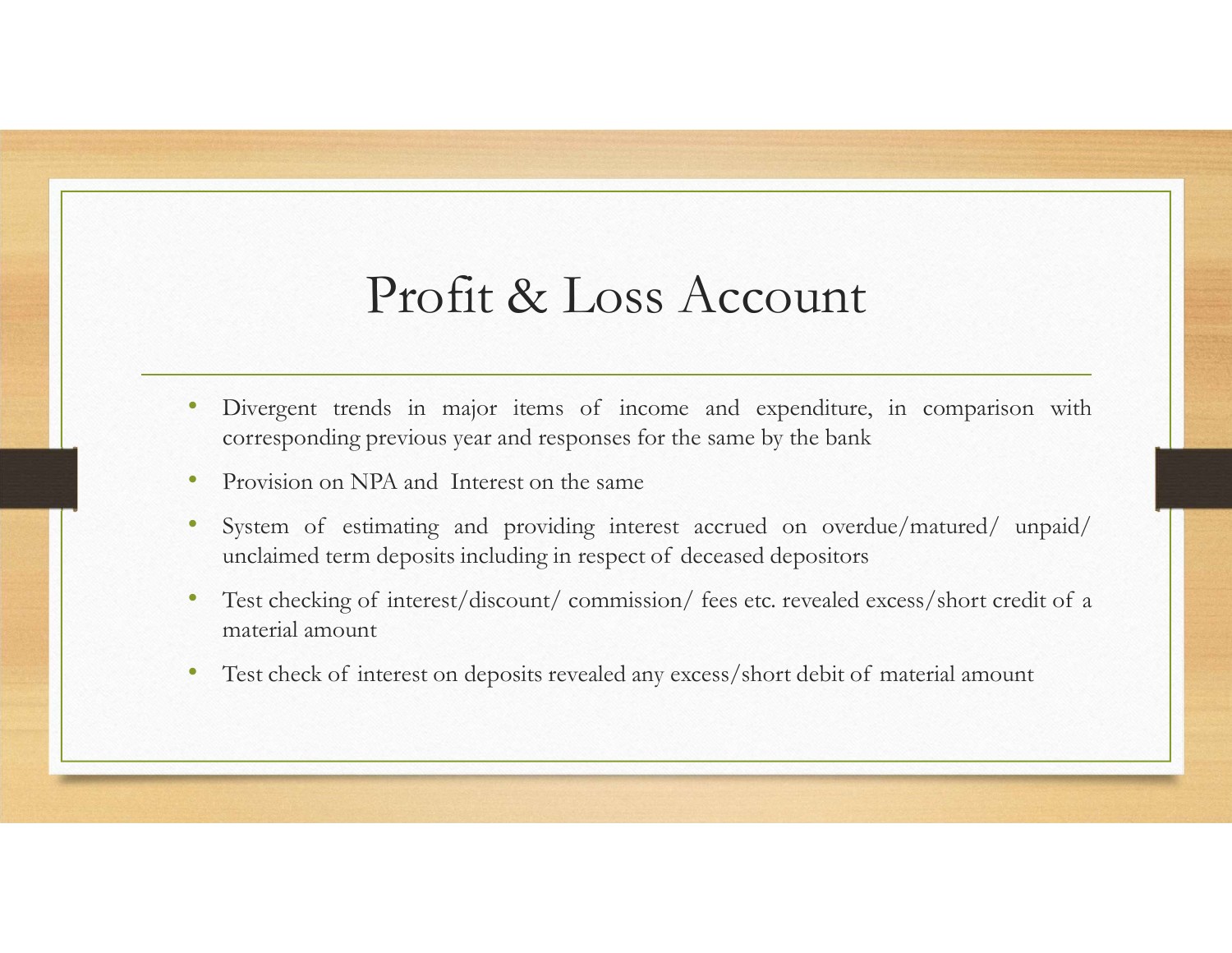- General- Frauds<br>g of the fraud is done as per the instructions from Controlling authority
- Whether the reporting of the fraud is done as per the instructions from Controlling<br>• Whether the reporting of the fraud is done as per the instructions from Controlling<br>authority<br>authority • Whether the reporting of the fraud is done as per the instructions from Controlling<br>• Whether the reporting of the fraud is done as per the instructions from Controlling<br>• Whether the system of Early Warning Framework is authority
- 
- Whether the reporting of the fraud is done as per the instructions from Controlling<br>
 Whether the reporting of the fraud is done as per the instructions from Controlling<br>
 Whether the reporting of the fraud is done as General- Frauds<br>Whether the reporting of the fraud is done as per the instructions from Controlling<br>authority<br>Whether the reporting of the fraud is done as per the instructions from Controlling<br>whether the system of Early • Viberic the reporting of the fraud is done as per the instructions from Controlling<br>
• Whether the reporting of the fraud is done as per the instructions from Controlling<br>
• Whether the system of Early Warning Framework **General- Frauds**<br>Whether the reporting of the fraud is done as per the instructions from Controlling<br>authority<br>Whether the reporting of the fraud is done as per the instructions from Controlling<br>authority<br>Whether the sys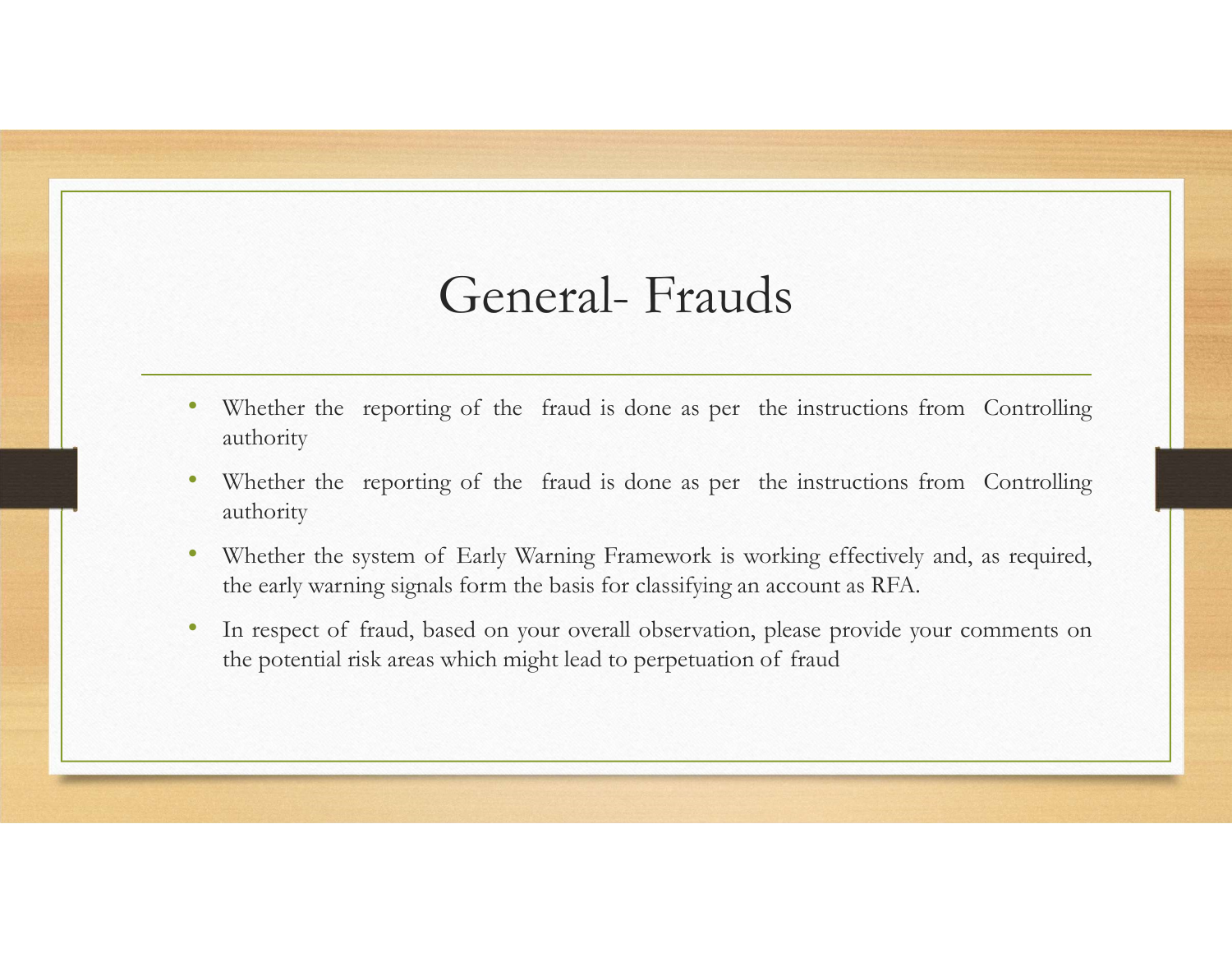## General- Inter Branch Account<br>
soutstanding for more than six months in reconciliation statement

- 
- 
- Items outstanding for more than six months in reconciliation statement<br>• Items outstanding for more than six months in reconciliation statement<br>• Un-reconciled balances, if any<br>• Nature of terms pending under inter branc General- Inter Branch Account<br>• Tiems outstanding for more than six months in reconciliation statement<br>• Un-reconciled balances, if any<br>• Nature of items pending under inter branch reconciliation (if its of revenue nature • Items outstanding for more than six months in reconciliation statement<br>• Items outstanding for more than six months in reconciliation statement<br>• Un-reconciled balances, if any<br>• Nature of items pending under inter branc **General- Inter Branch A**<br>Items outstanding for more than six months in reconciliatio<br>Un-reconciled balances, if any<br>Nature of items pending under inter branch reconciliation<br>nature having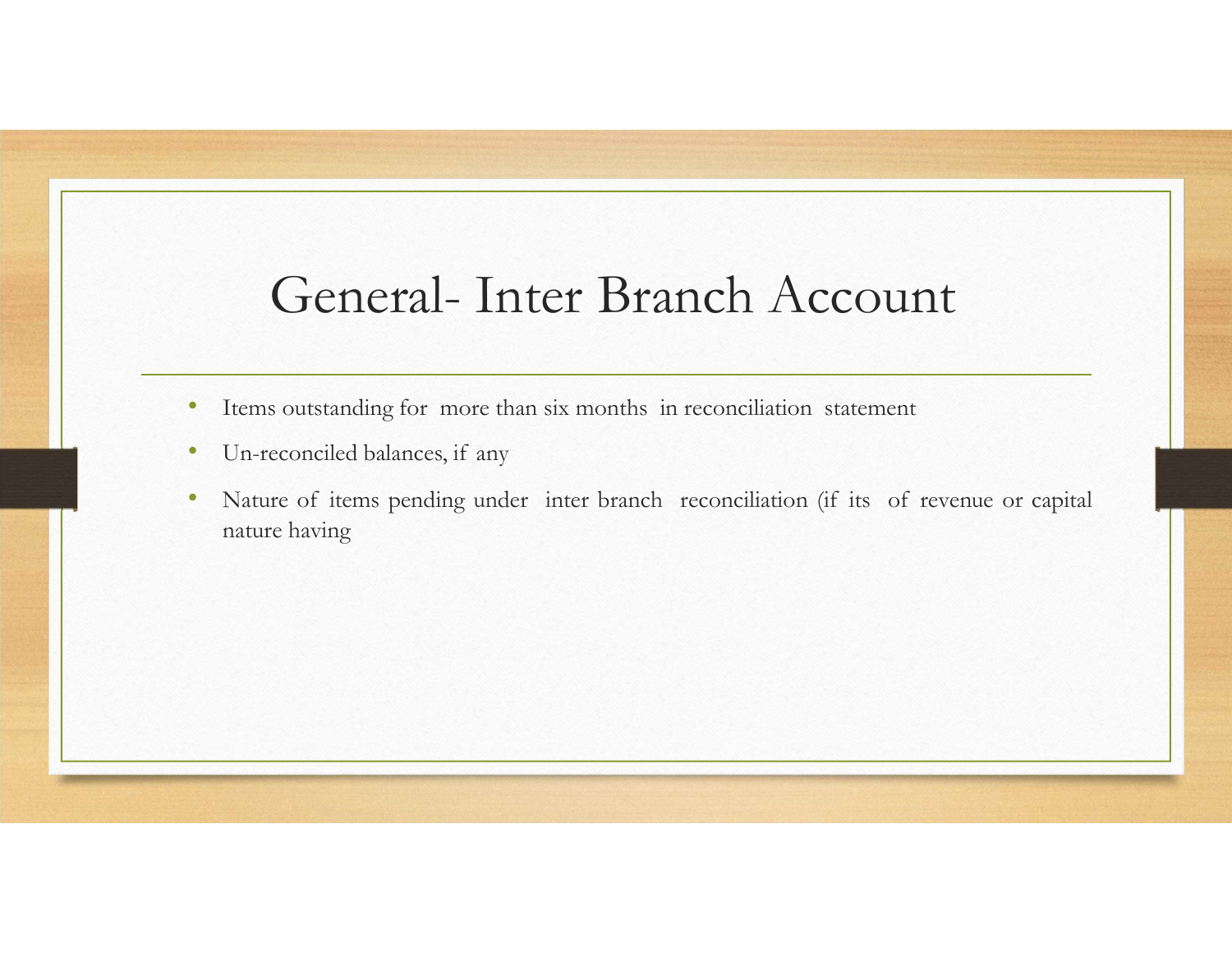## General- Audit & Inspection<br>with report/LFAR, have you considered the major adverse comments arising out of the

General- Audit & Inspection<br>
In framing your audit report/LFAR, have you considered the major adverse comments arising out of the<br>
latest reports such as:<br>
i. Previous year's Branch Audit Report / LFAR;<br>
ii. Internal audit General- Audit & Insper<br>In framing your audit report/LFAR, have you considered the major adverse<br>Interst reports such as:<br>i. Previous year's Branch Audit Report / LFAR;<br>ii. Internal audit/ Snap Audit/ concurrent audit repo **General- Audit & Inspection**<br>
ming your audit report/LFAR, have you considered the major adverse comments arising out of the<br>
reports such as:<br>
i. Previous year's Branch Audit Report / LFAR;<br>
ii. Internal audit/ Snap Audi General- Audit & Inspection<br>ming your audit report/I.FAR, have you considered the major adverse comments arising out of the<br>reports such as:<br>i. Previous year's Branch Audit Report / LIAR;<br>ii. Internal audit/ Snap Audit/ co **General-Audit & Inspection**<br>
Sections your and the report/LFAR, have you considered the major adverse comports such as:<br>
i. Previous year's Branch Audit Report / LFAR;<br>
ii. Internal audit/ Snap Audit/ concurrent audit rep General- Audit & Inspect<br>ming your audit report/LFAR, have you considered the major adverse co<br>reports such as:<br>i. Previous year's Branch Audit Report / LFAR;<br>ii. Internal audit/ Snap Audit/ concurrent audit report(s);<br>iii General- Audit & Inspection<br>
ming your audit report/LFAR, have you considered the major adverse comments arising out of the<br>
reports such as:<br>
i. Previous year's Branch Audit Report / LFAR;<br>
ii. Internal audit/ Snap Audit/ General- Audit & Inspection<br>ming your audit report/LFAR, have you considered the major adverse comments arising out of the<br>reports such as:<br>i. Previous year's Branch Audit Report / LFAR;<br>ii. Internal audit/ Snap Audit/ con I<br>
I<br>
I ming your audit report/LFAR, have you considered the major adverse comments arising out of<br>
reports such as:<br>
. Previous year's Branch Audit Report / LFAR;<br>
. Internal audit/ Snap Audit/ concurrent audit report(s); ming your audit report/LFAR, have you considered the major adverse comments arising out of the<br>reports such as:<br>i. Previous year's Branch Audit Report / LFAR;<br>i. Internal audit/ Snap Audit/ concurrent audit report(s);<br>i. C

- 
- 
- 
- 
- 
- 
- 
-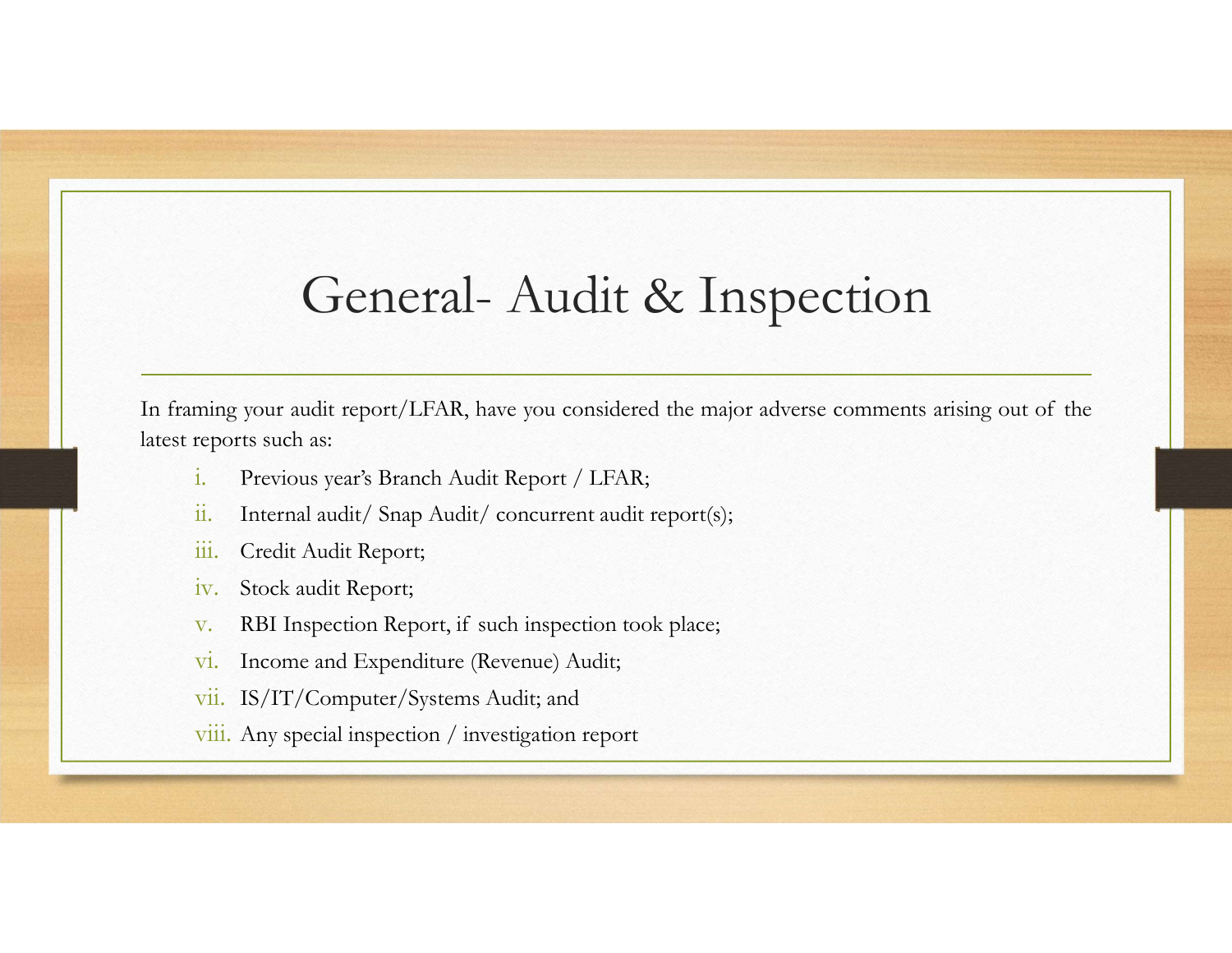## General- Implementation of KYC & MIS<br>• Whether the branch has adequate systems and processes, as required, to ensure

- Whether the branch has adequate systems and processes, as required, to ensure Feneral- Implementation of KYC & MIS<br>
Whether the branch has adequate systems and processes, as required, to ensure<br>
adherence to KYC/AML guidelines towards prevention of money laundering and<br>
terrorist financing<br>
Whether terrorist financing
- Whether the branch followed the KYC/AML guidelines based on the test check carried out by the branch auditors
- Whether the branch has the proper systems and procedures to ensure data integrity relating to all data inputs which are to be used for MIS at corporate office level and for supervisory reporting purposes. Have you come across any instances where data integrity was compromised?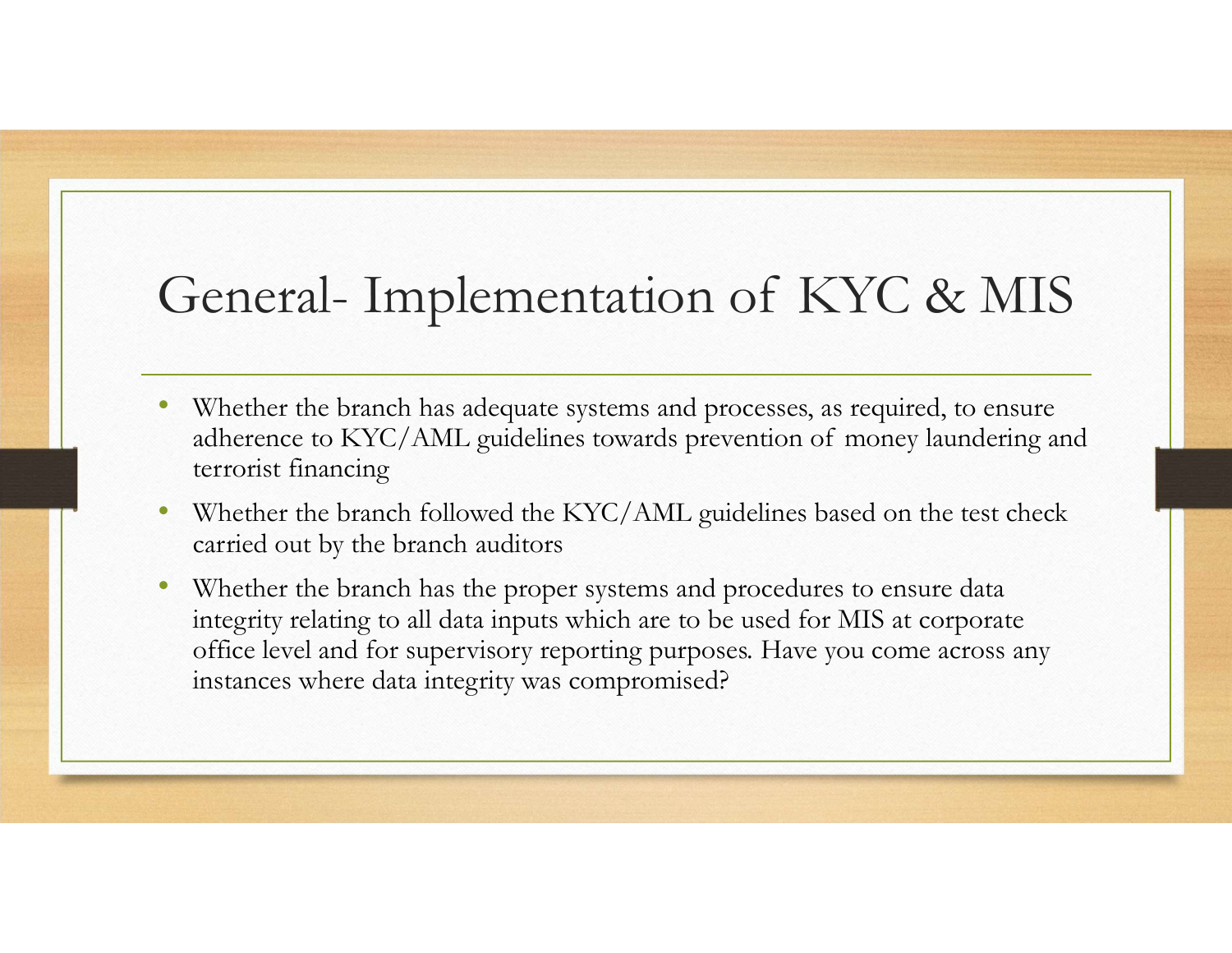- General- IT System<br>
ustness of IT systems covering all the software used by the<br>
tions theref bank along with functions thereof
- Comment on the robustness of IT systems covering all the software used by the bank along with functions thereof<br>• Updated and approved IT Security and IS Policy and whether the bank has complied with the RBI advisory/dir • Updated and approved IT Security and IS Policy and whether the bank has complied with the RBI advisory/directives relating to IS environment/cyber security
- Comment on the robustness of T1' systems covering all the software used by the bank along with functions thereof<br>• Updated and approved TT Security and IS Policy and whether the bank has<br>• complied with the RBI advisory/ deployed.
- Special emphasis should be placed on outsourced activities and bank's control over them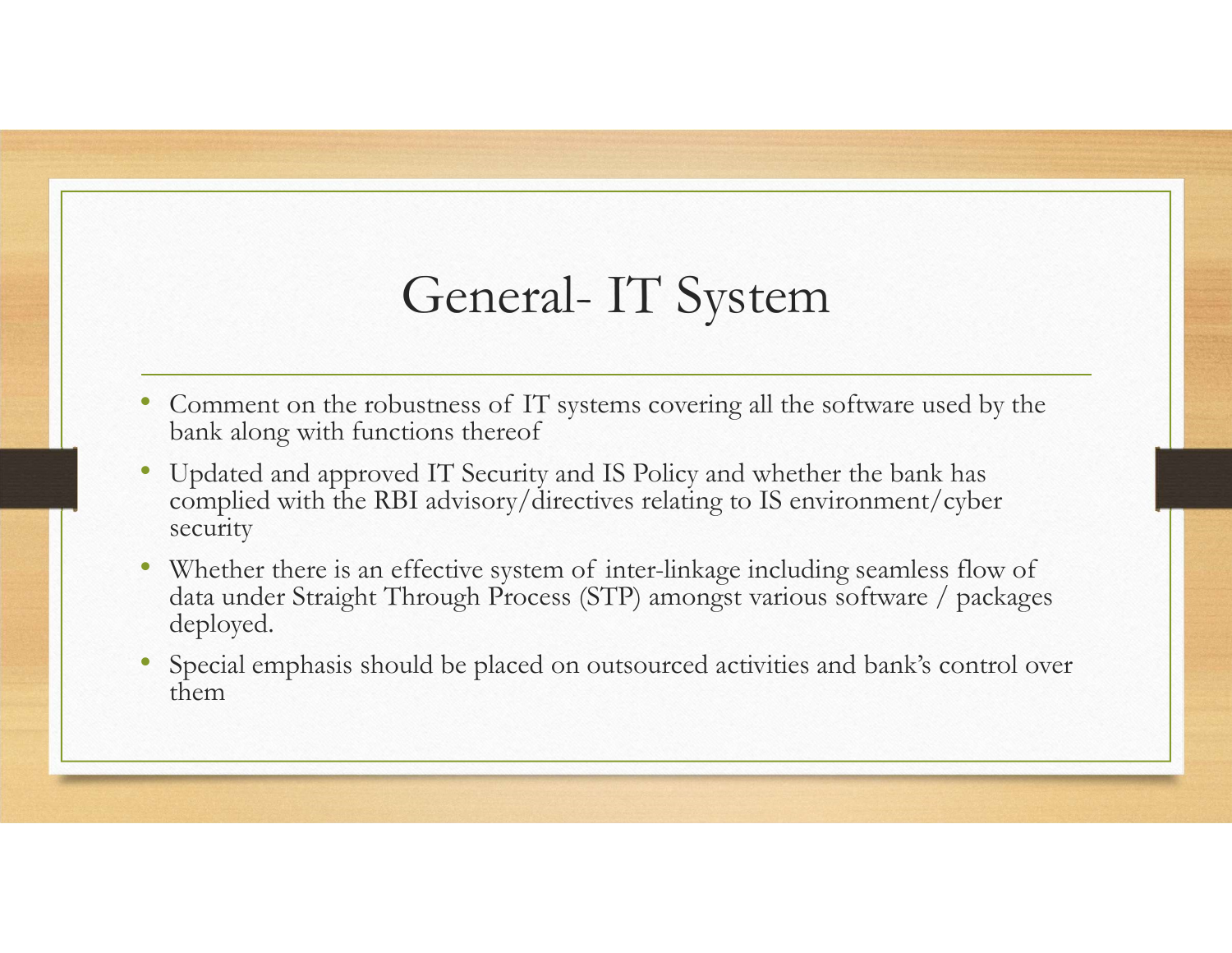## General- Books & Records<br>
instructions of controlling authorities have been complied with

- 
- 
- Whether the instructions of controlling authorities have been complied with Whether Back ups are being taken and stored at a secured place whether the bank has laid cover of whether for manual intervention to system co General- Books & Records<br>• Whether the instructions of controlling authorities have been complied with<br>• Whether Back ups are being taken and stored at a secured place<br>• Whether the bank has laid down procedures for manual • Whether the bank has laid down procedures for manual intervention to System General Devices System General Devices System generated transactions of controlling authorities have been complied with Whether Back ups are being taken and stored at a secured place Whether the bank has laid down p General- Books & Records<br>
Whether the instructions of controlling authorities have been complied with<br>
Whether Back ups are being taken and stored at a secured place<br>
Whether the bank has laid down procedures for manual in been obtained.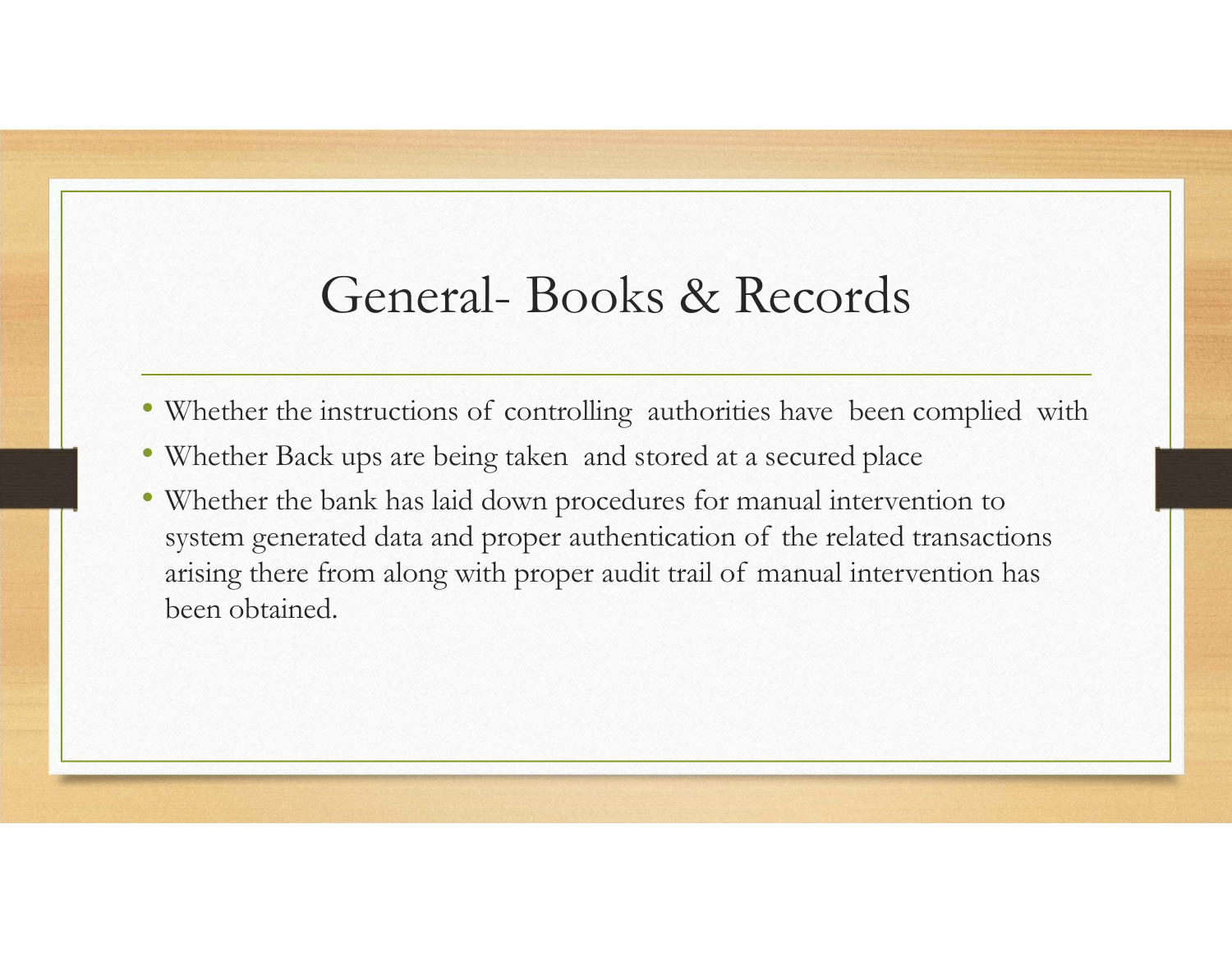## General- Control & Subsidiary Records<br>
Date up to which control and subsidiary ledger are reconciled

- 
- General- Control & Subsidiary Records<br>• Date up to which control and subsidiary ledger are reconciled<br>• If Control and subsidiary records are not reconciled report the instances of such discrepancy Ceneral- Control & Subsidiary Records<br>• Date up to which control and subsidiary ledger are reconciled<br>• If Control and subsidiary records are not reconciled report the instances of such discrepancy General- Control & Subs:<br>Date up to which control and subsidiary ledger<br>If Control and subsidiary records are not reco<br>such discrepancy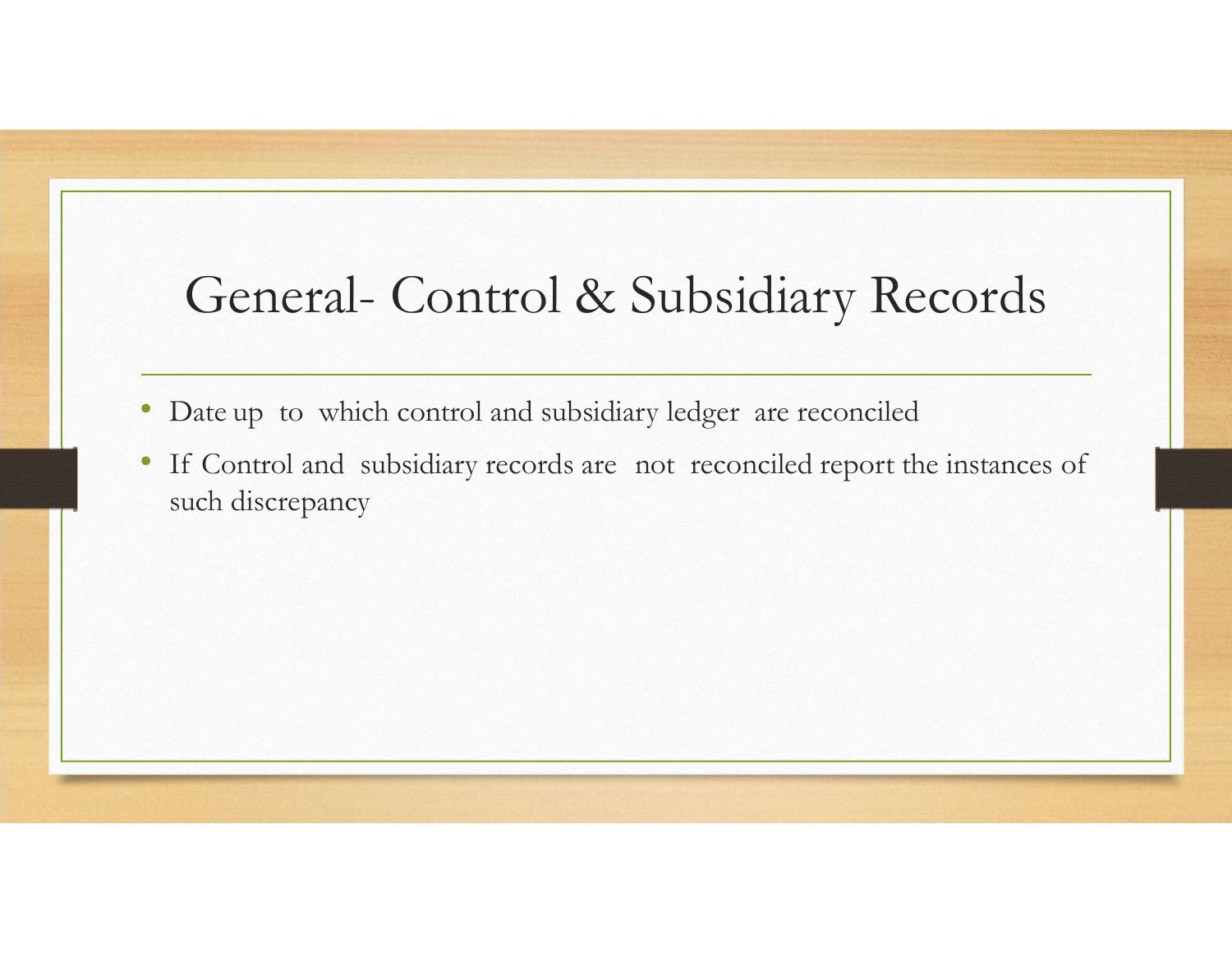## General - Miscellaneous General - Miscellaneous<br>• Any window dressing observed<br>• System related issues<br>• Security related issue General - Miscellaneou<br>• Any window dressing observed<br>• System related issues<br>• Security related issue<br>• Compliance with the requirement of RBI and Head office General - Miscellaneou:<br>• Any window dressing observed<br>• System related issues<br>• Security related issue<br>• Compliance with the requirement of RBI and Head office<br>• ATM related issues • General - Miscellaneous<br>• Any window dressing observed<br>• System related issues<br>• Security related issue<br>• Compliance with the requirement of RBI and Head office<br>• ATM related issues<br>• Other areas which auditor would like General - Miscella<br>• Any window dressing observed<br>• System related issues<br>• Security related issue<br>• Compliance with the requirement of RBI and He<br>• ATM related issues<br>• Other areas which auditor would like to report General - Miscellaneous<br>
• Any window dressing observed<br>
• System related issues<br>
• Security related issues<br>
• Compliance with the requirement of RBI and Head office<br>
• ATM related issues<br>
• Other areas which auditor would

- 
- 
- 
- 
- 
-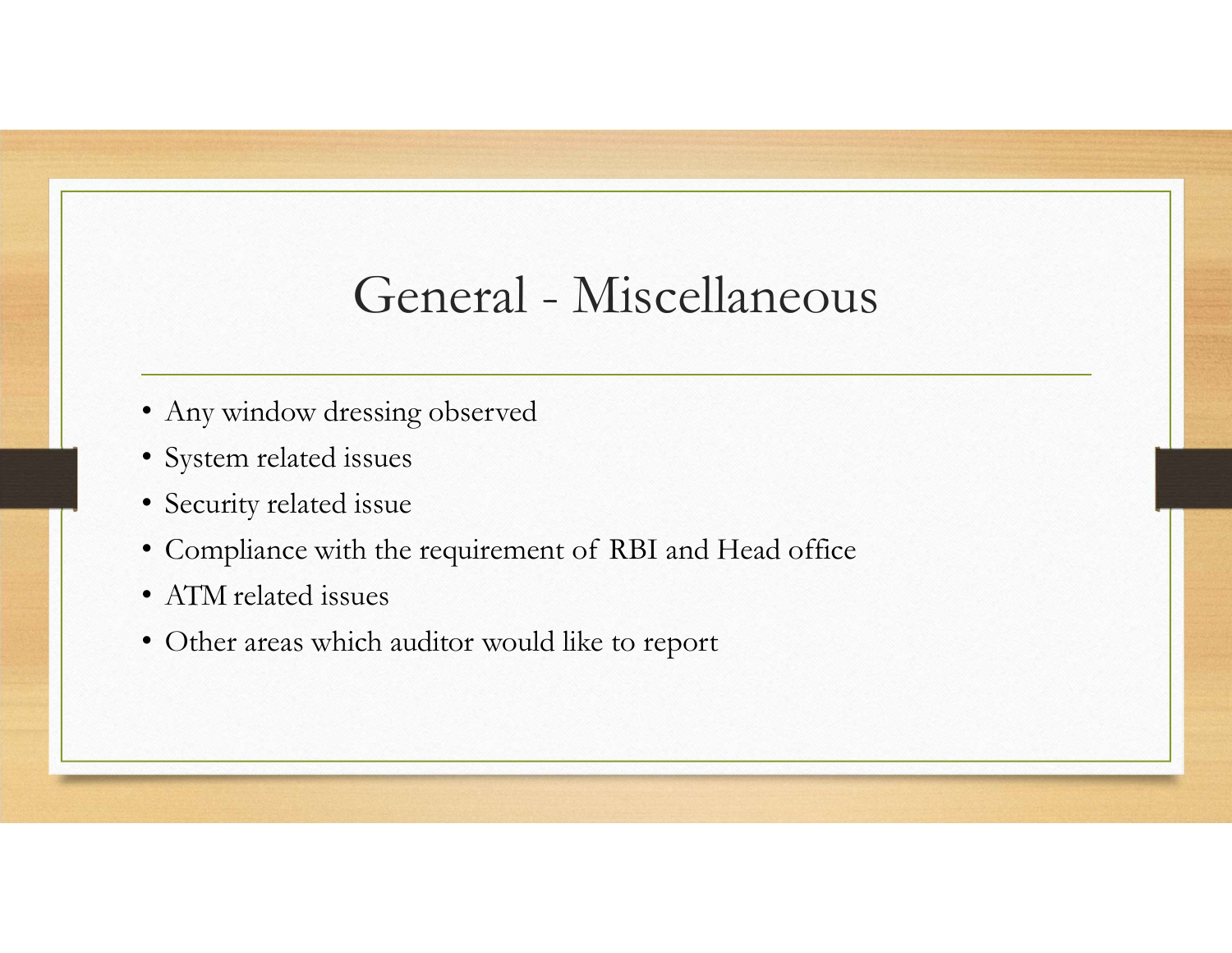## Consolidation of LFAR<br>
office & at Head office the Questionnaire

- 
- Consolidation of LFAR<br>• Regional/Zonal office & at Head office the Questionnaire<br>• The adverse observations at Branches level get consolidated at regional /<br>• zonal office level and subsequently the same gets consolidated Consolidation of LFA<br>Regional/Zonal office & at Head office the Questionn<br>remains the same<br>The adverse observations at Branches level get consolid<br>zonal office level and subsequently the same gets conso<br>Office level • Regional/Zonal office & at Head office the Questionnaire<br>• Regional/Zonal office & at Head office the Questionnaire<br>• The adverse observations at Branches level get consolidated at regional /<br>• zonal office level and sub Consolidation of LFAR<br>Regional/Zonal office & at Head office the Questionnaire<br>remains the same<br>The adverse observations at Branches level get consolidated at regional /<br>zonal office level and subsequently the same gets co Consolidation of I<br>Regional/Zonal office & at Head office the Ques<br>remains the same<br>The adverse observations at Branches level get consolal office level and subsequently the same gets<br>Office level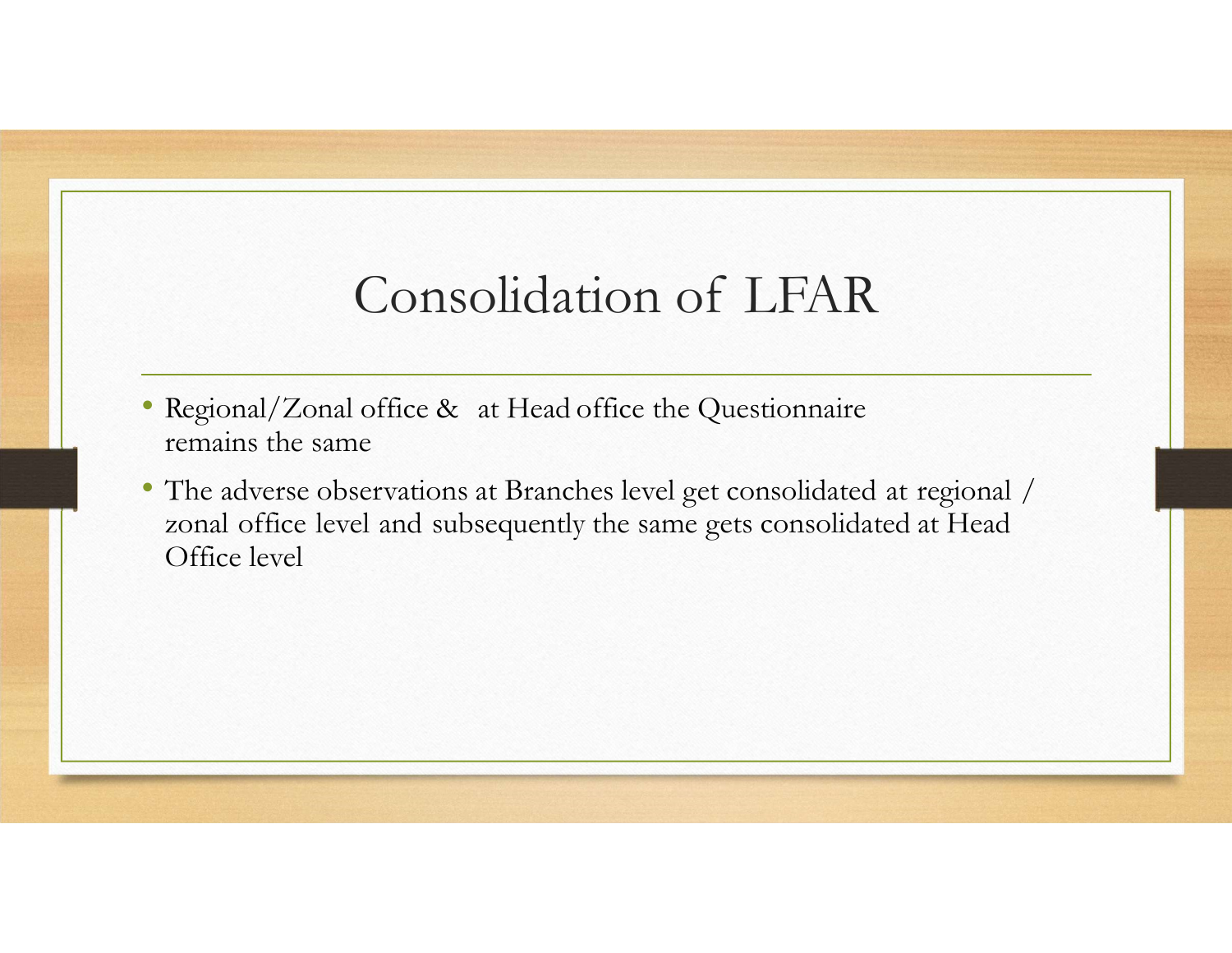## LFAR – Forex Branches

- Any material adverse feature pointed out in the reports of Concurrent<br>• Any material adverse feature pointed out in the reports of Concurrent<br>• Auditors, Internal Auditors and/or the Reserve Bank India Inspection<br>• Instr Auditors, Internal Auditors and/or the Reserve Bank India Inspection Report.
- FAR Forex Branches<br>• Any material adverse feature pointed out in the reports of Concurrent<br>Auditors, Internal Auditors and/or the Reserve Bank India Inspection<br>Report.<br>• Instructions and guidelines of the controlling aut Deposits, advances, Export Bills, Bills for Collection, Dealing Room and any other area)
- Nostro Accounts
- Vostro Accounts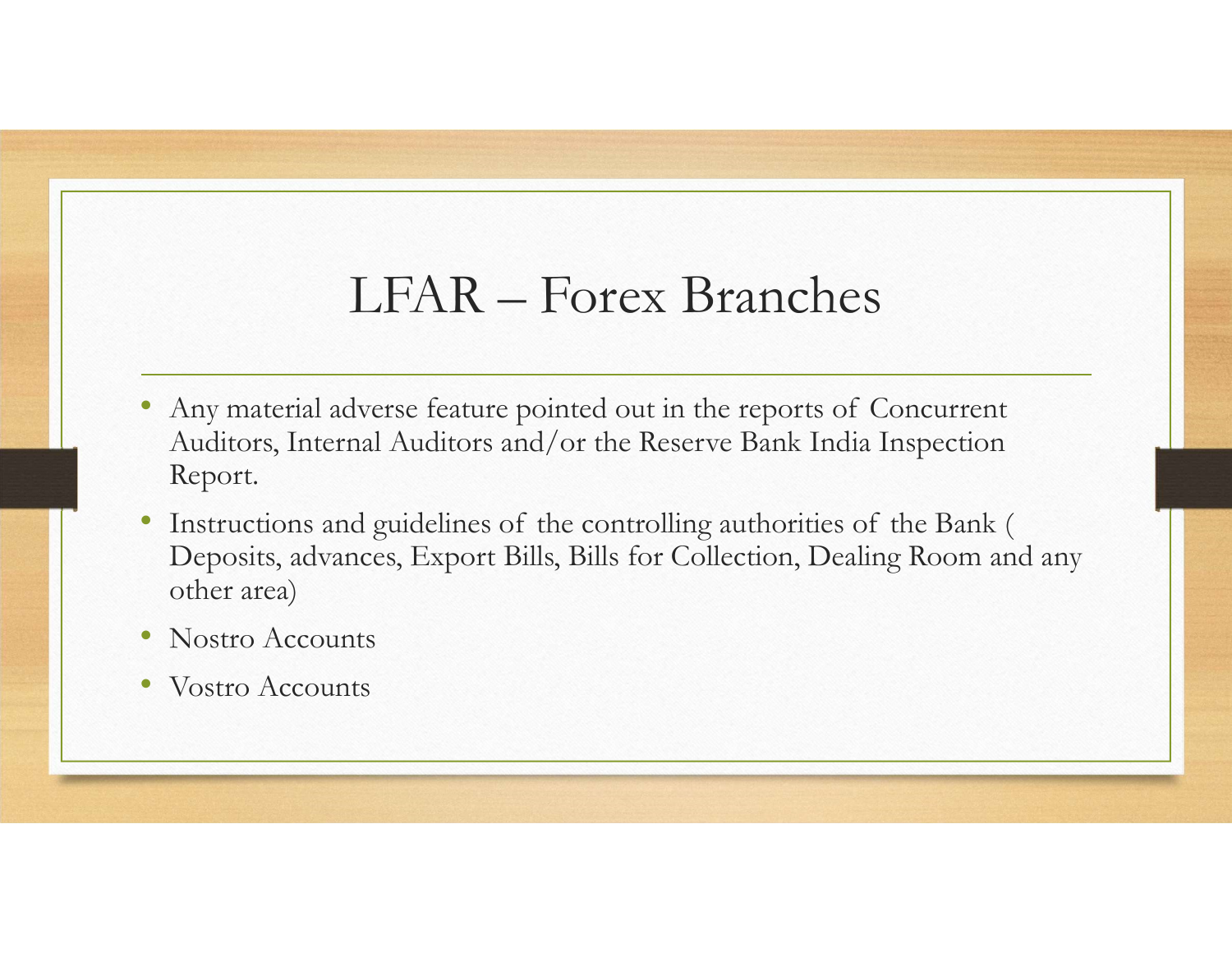## LFAR- Large Branches<br>
butstanding of Rs.2.00 crores and above, the information

- EFAR Large Branches<br>• Borrowers with outstanding of Rs.2.00 crores and above, the information in<br>• Major shortcomings<br>• Major shortcomings LFAR- Large Branches<br>Borrowers with outstanding of Rs.2.00 crores and above, the information in<br>the cnclosed format should be obtained from the Branch Management.<br>Major shortcomings<br>List the accounts (with outstanding in e
- 
- LFAR- Large Brate<br>• Borrowers with outstanding of Rs.2.00 crores and<br>• Consider the enclosed format should be obtained from the<br>• Major shortcomings<br>• List the accounts (with outstanding in excess have either been downgrad LFAR- Large Branches<br>• Borrowers with outstanding of Rs.2.00 crores and above, the information in<br>the cnclosed format should be obtained from the Branch Management.<br>• Major shortcomings<br>• List the accounts (with outstandin LFAR- Large Branches<br>
Borrowers with outstanding of Rs.2.00 crores and above, the information in<br>
the enclosed format should be obtained from the Branch Management.<br>
Major shortcomings<br>
List the accounts (with outstanding LFAR- Large Branches<br>Borrowers with outstanding of Rs.2.00 crores and above, the information in<br>the enclosed format should be obtained from the Branch Management.<br>Major shortcomings<br>List the accounts (with outstanding in e LFAR- Large Brat<br>Borrowers with outstanding of Rs.2.00 crores and<br>the enclosed format should be obtained from the<br>Major shortcomings<br>List the accounts (with outstanding in excess<br>have either been downgraded or upgrade<br>clas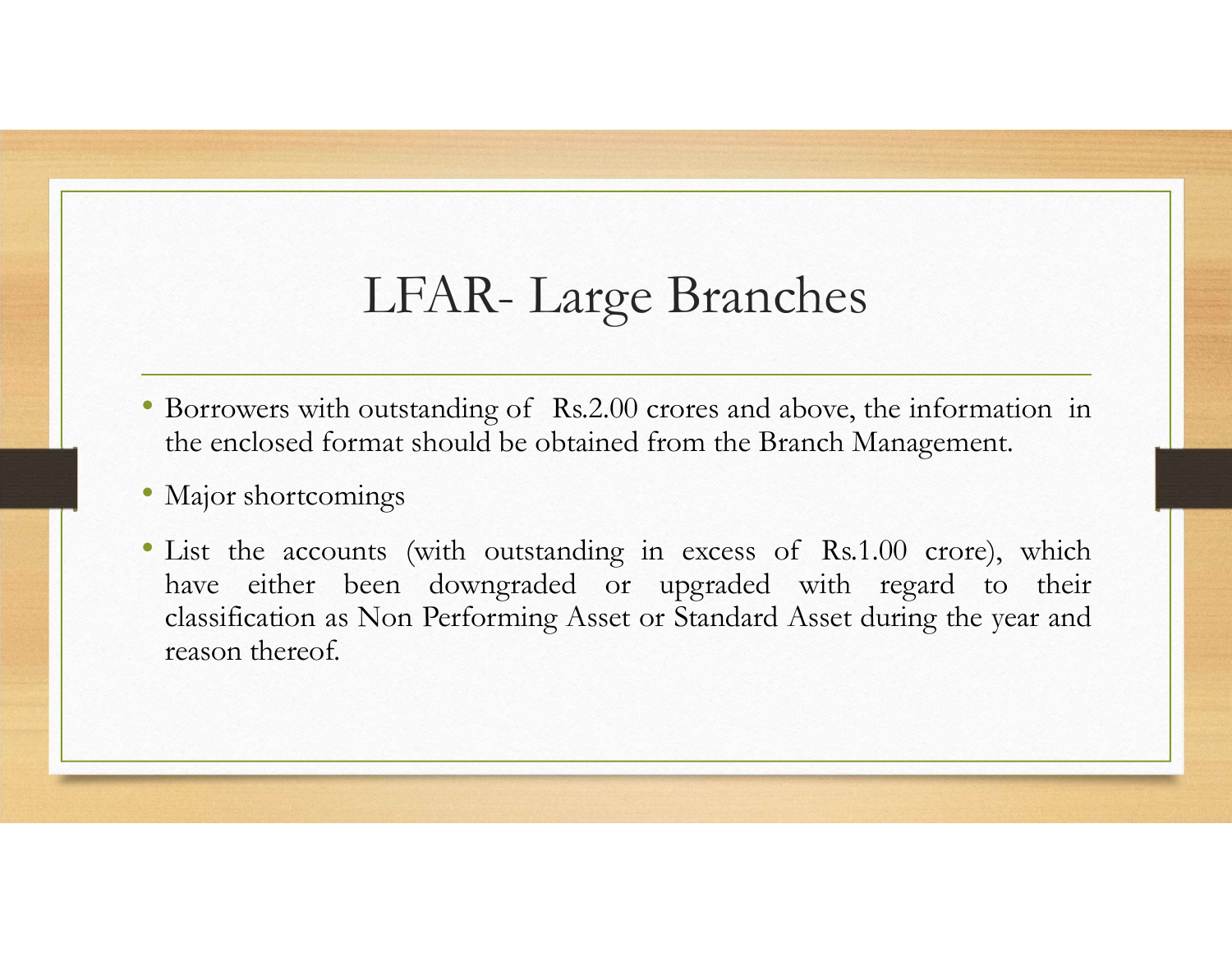## LFAR- Recovery Branches<br>
unt in excess of Rs. 2 crore, the information in the enclosed format

- Advance amount in excess of Rs. 2 crore, the information in the enclosed format<br>• Advance amount in excess of Rs. 2 crore, the information in the enclosed format<br>• Accounts upgraded from NPA to Standard during the year & should be obtained from the Branch Management LFAR – Recovery Branches<br>• Advance amount in excess of Rs. 2 crore, the information in the enclosed format<br>• Accounts upgraded from the Branch Management<br>• Accounts upgraded from NPA to Standard during the year & reason th LFAR - Recovery Branches<br>• Advance amount in excess of Rs. 2 crore, the information in the enclosed format<br>• should be obtained from the Branch Management<br>• Accounts upgraded from NPA to Standard during the year & reason t **EXECTS BEACT CONCRY BEACH CONSECUTE:**<br>• Advance amount in excess of Rs. 2 crore, the information in the enclosed format<br>• Accounts upgraded from NPA to Standard during the year & reason thereof<br>• Information related to Va
- Accounts upgraded from NPA to Standard during the year & reason thereof
- 
- List the recoveries and their appropriation against the interest
- 
- borrowers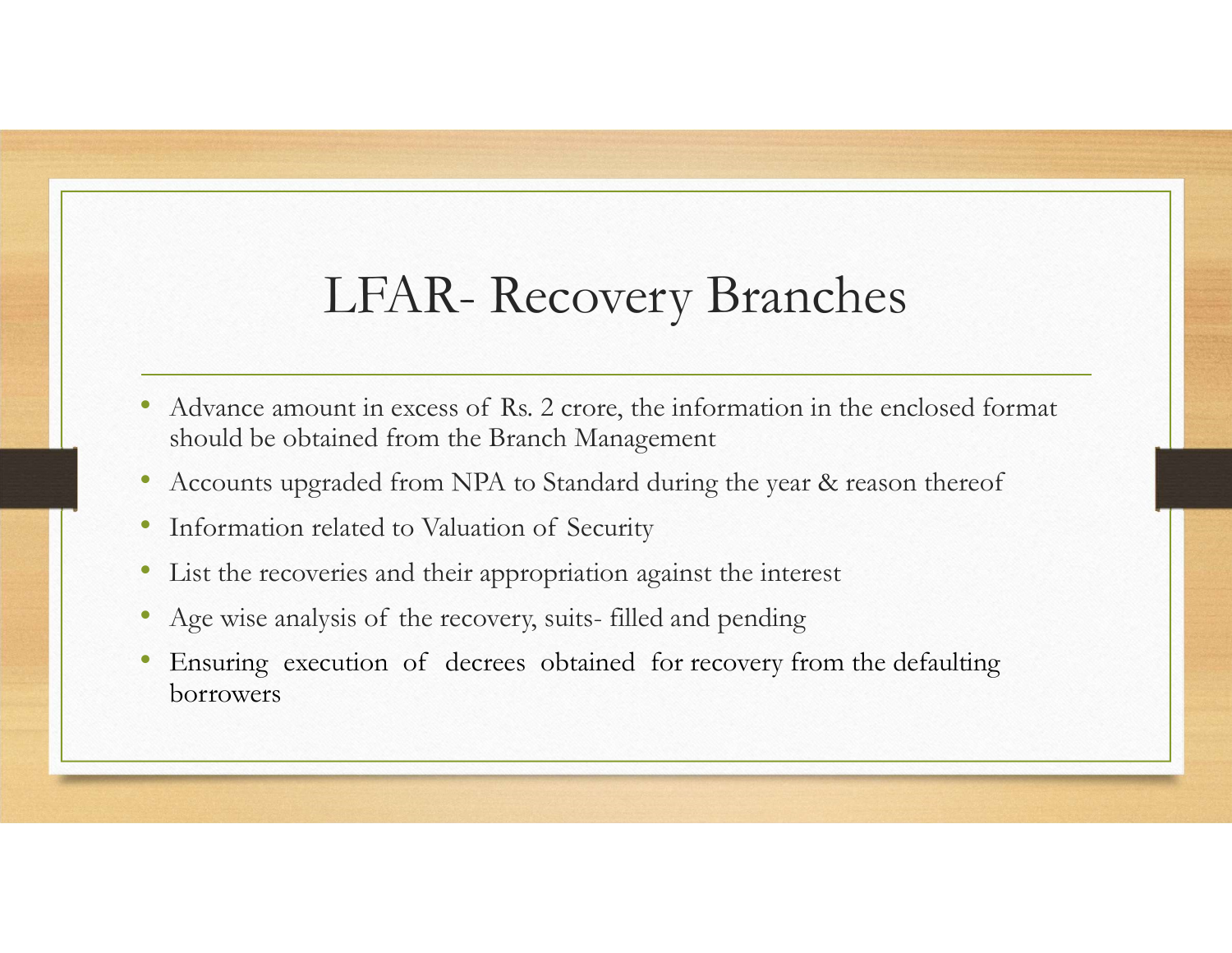## LFAR- Service Branches<br>of the outstanding entries in clearing adjustments accounts

- 
- LFAR- Service Branches<br>• Periodic review of the outstanding entries in clearing adjustments accounts.<br>• Review of the clearing adjustments accounts (inwards/outwards) reveals<br>any old/larve/unusual outstanding entries, whic LFAR- Service Branches<br>• Periodic review of the outstanding entries in clearing adjustments accounts.<br>• Review of the clearing adjustments accounts (inwards/outwards) reveals<br>any old/large/unusual outstanding entries, whic LFAR- Service Branches<br>
Periodic review of the outstanding entries in clearing adjustments accounts.<br>
Review of the clearing adjustments accounts (inwards/outwards) reveals<br>
any old/large/unusual outstanding entries, which
- Periodic review of the outstanding entries in clearing adjustments accounts.<br>• Review of the clearing adjustments accounts (inwards/outwards) reveals<br>• any old/large/unusual outstanding entries, which remain unexplained. LFAR- Service Branches<br>
Periodic review of the outstanding entries in clearing adjustments accounts.<br>
Review of the clearing adjustments accounts (inwards/outwards) reveals<br>
any old/large/unusual outstanding entries, which